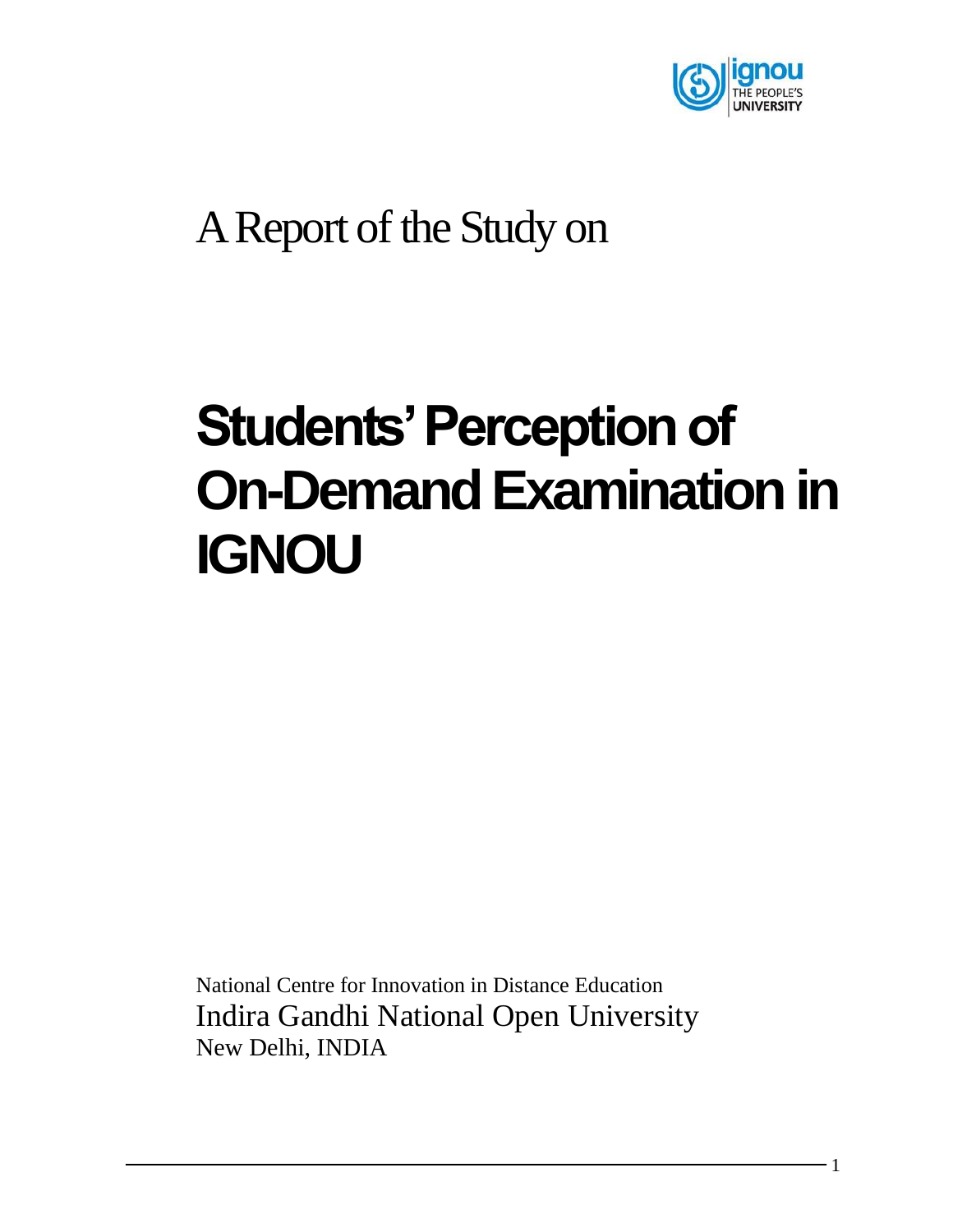#### Students' Perception of On-Demand Exam in IGNOU – A Report

#### Report prepared by. Dr. Oum Prakash Sharma

Project Team: Dr. Oum Prakash Sharma, Coordinator; Mr. Ajay Bharadwaj, Programmer; Ms. Poonam Trikha, Consultant (Programmer); Ms. Kamini Barua, Project Assistant; Mr. Akhilesh Kumar, Project Assistant.

© Indira Gandhi National Open University, 2011 All rights reserved. No part of this work may be reproduced, stored in a retrieval system, or transmitted, in any form, by mimeograph or any other means, without permission in writing from the Copyright holder.

Published on behalf of Indira Gandhi National Open University, New Delhi by the Director, National Centre for Innovation in Distance Education.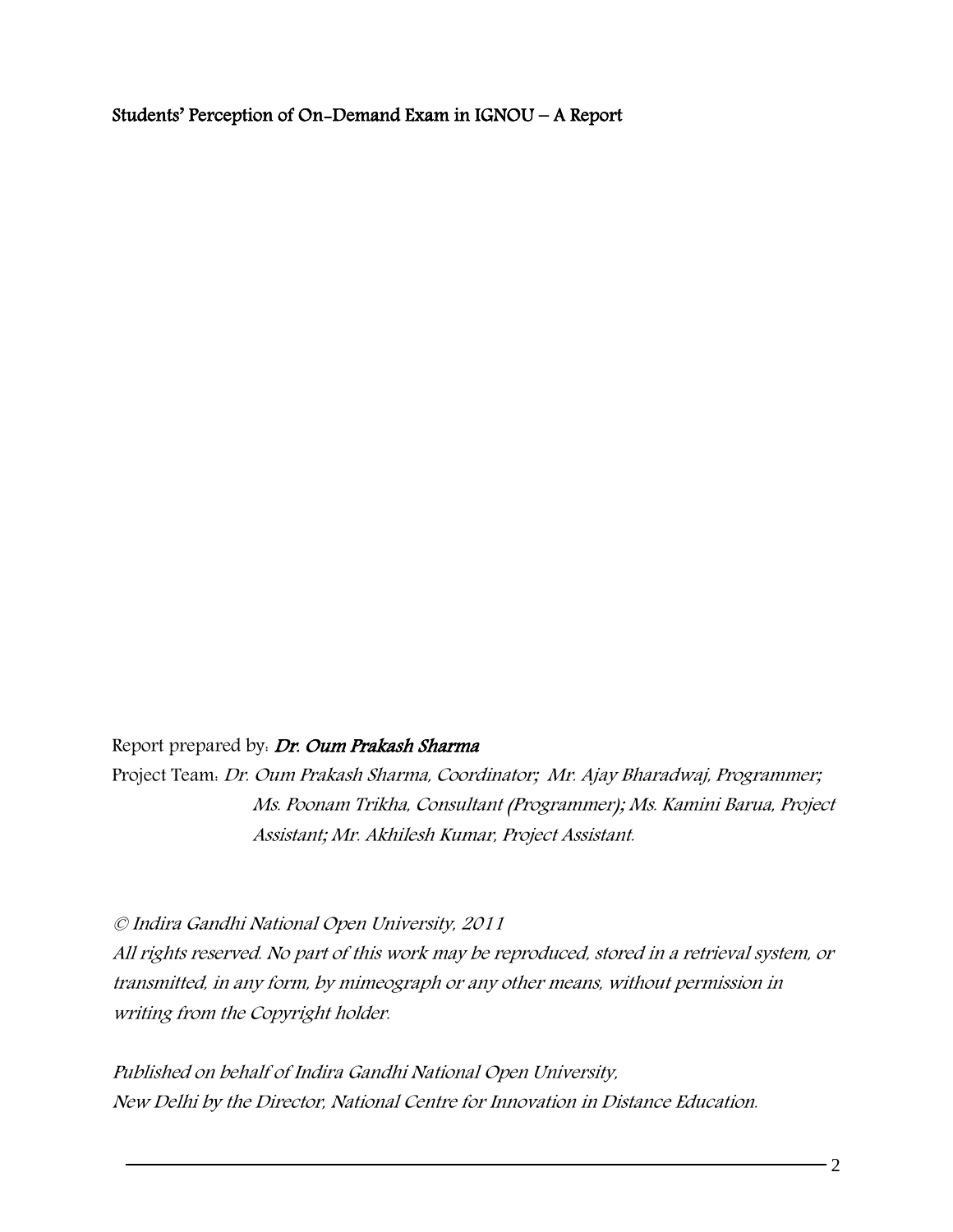## **Contents**

*A Study of Students' Perception of On-Demand Exam in IGNOU*

| <b>Chapter</b>                            | Page No. |
|-------------------------------------------|----------|
| 1. Introduction                           | 3        |
| a. Review of Literature                   |          |
| b. Objectives of the Study                |          |
| 2. Scheme of On-Demand Exam in IGNOU      | 6        |
| a. Architectural Design of the ODE        |          |
| b. Innovative Features of ODE             |          |
| 3. Sampling Design and Database           | 10       |
| a. Sample                                 |          |
| b. Analysis of the Profile of Respondents |          |
| 4. Analysis of the Data and Discussion    | 13       |
| <b>5. Findings and Recommendations</b>    | 22       |
| <b>6. Summary and Conclusion</b>          | 23       |
| <b>7. References</b>                      | 24       |
| <b>Acknowledgments</b>                    | 25       |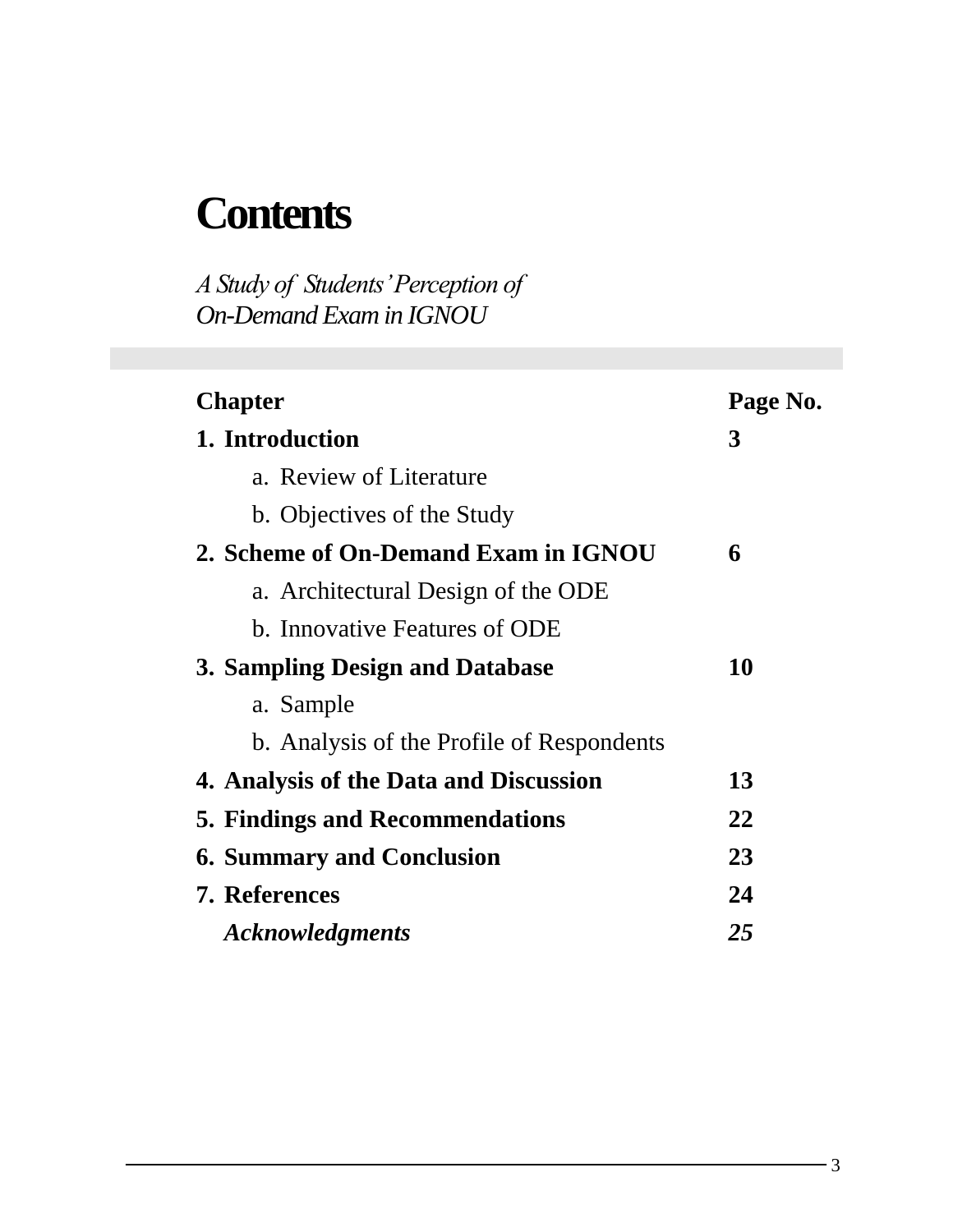## **Introduction**

**1**

*A Study of Students' Perception of On-Demand Exam in IGNOU*

Developments in Information and Communication Technology (ICT) have revolutionized the teaching, learning, evaluation and learner support system in the Open and Distance Learning (ODL) system. Increasing use of ICT all over the world has demonstrated remarkable growth in terms of enrolment, numbers of courses, and out geographical reach. In fact it has proved to be a viable mode of providing education to many unreachable on-demand as per the pace, place and time of learning of an individual. The Indira Gandhi National Open University (IGNOU) in India caters to the educational needs of more than 3.0 million learners through open and distance learning mode and a large number of them are working people and these unable access formal education like woman disable and the deprived action of comity. As in any teaching-learning system, the evaluation and assessment of the performance of the learners is one of the important components everywhere to which IGNOU has no exception. Normally, the performance of its learners is evaluated through Tutor Marked Assignments, project works and the term end examinations (TEE). As the TEE is conducted in the month of June and December every year in a fixed time frame, it has however, certain limitations to meet the demand of the learners as per their convenience and preparation.

It has been noticed that because of several reasons, many of the learners particularly those who are working somewhere and are unable to take their exam during the TEEs (Sharma and Bhardwaj, 2010) as per schedule. One of the reasons of missing the exam seems to be the fact that they do not get leave from their organizations for several days at a stretch for term end examinations. Consequently, such learners fail to complete their courses with in stipulated time span. Sometimes it results in then dropping out of the system for good. Secondly, the TEE being institute centric, are conducted in a fixed time frame and therefore, many of the students appear without proper preparations which leads to the large scale low performance in many courses. Thirdly, there are also several cases where the students have cleared all courses except one or two due to which their programme remains incomplete and they have to wait for next TEE for its completion. Moreover, for a large amount of the time and energy of the faculty and other staff are required every time in making arrangements manually for term end examinations, which otherwise they could have effectively devoted to concentrate on academic matters. To focus on the issues of qualitative improvence.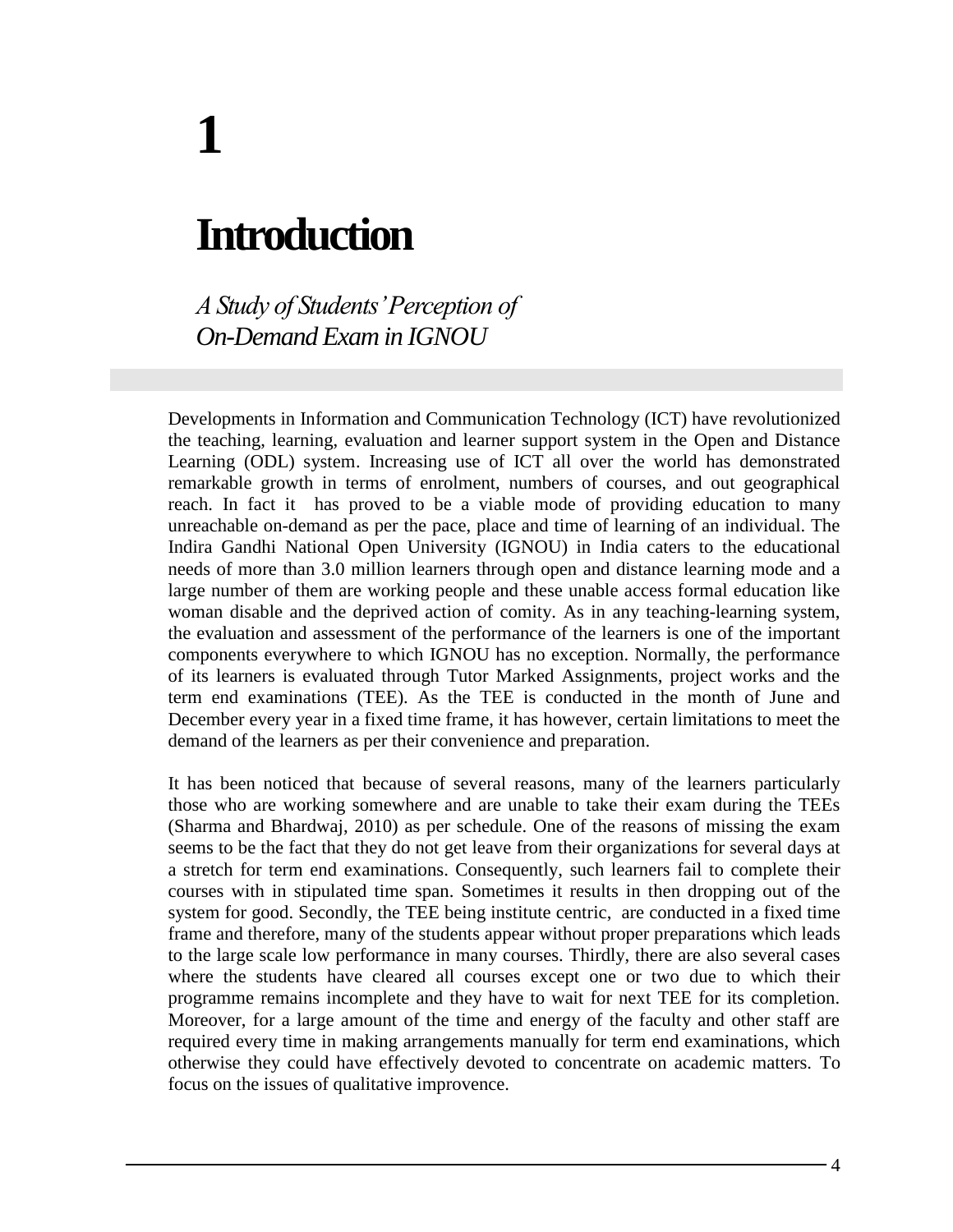In order to overcome the rigidity of a fixed schedule, IGNOU has brought out a more flexible and learner centric scheme of "ODE". In this scheme of examination, the students who have completed the period of minimum study hours and submitted all their assignments can choose the date of examination as per their convenience and preparation and need not to wait for another six months for term-end examinations.

### **1.1 Review of Literature**

With increasing use of ICT and computers in distance education, computer-aided examination has become a favoured system because it over comes several limitations of traditional practices. Several ODL institutes are using computers for testing and evaluation including online examination for purposes of admission selection and recruitment. According to Turner (2005), warren Hellomn (2005), Wellman et al (2004) and Green Berg (1998) there are various reasons for using online testing including automated grading, less time administering the exam, instant evaluation, instant result instant feedback for students, and flexibility for students to take exam as per their preparation . According to Gaba and Sethy (2010). IGNOU's students (about 42.79%) are in favour of appearing in examination through online and majority of students say that submission of assignment through ICT is more convenient these face to face. However, on the other side, Turner (2005), Summers et al (2005) and Loungetti (2006) have raised certain concerns like academic honesty, accessibility, limited computer skills and use of supporting for online testing and the use of technically found system. Besides, of course the need for generating equivalent tests for ensure comparability of standards of repeated tests, thus safeguarding the technical pre-requisite, the reliability and validity of the testing instrument. According to Rids way, Mc cuskar & head (2004), once created, eassessment application become less expensive, easy to operate and score, from year to year in different combinations. The contents of test, however, will need to be reviewed and revised every year on the basis of scientifically conducted item analysis. This will rein force the questions belonging to each of the blueprint, for which at least ten questions for each cell would need to be made available for the generation of testing instrument with questions in different combination and presentation yet ensuring comparability and equivalence.

In India, the Position Paper of National Focus Group On Examination Reforms (2006) has very clearly recommended to provide flexibility to the students to select date and time as per their convenience. Moreover, with increasing use of ICT in the field of education, the concept of online and on-demand examination is being provided and practiced all over the world (Byrnes, R., et al 2006 and Andrew Fluck, et al, 2009). At school level, the scheme of On-Demand Examination is successfully operational in National Institute of Open Schooling (NIOS) for secondary level at different locations (Prasad, 2008) science 2000. In this case the individualized question papers are generated locally and the registration for On-Demand Exam was also done manually at these locations. However, because of its learner friendly features, the On-Demand Exam became very popular among the students. Impressed by the features and usefulness of On Demand Examination System, the National Open University of Nigeria has also taken initiative to start On-Demand Exam as an alternative to the end-of-semester exam (Okonkwo, 2008).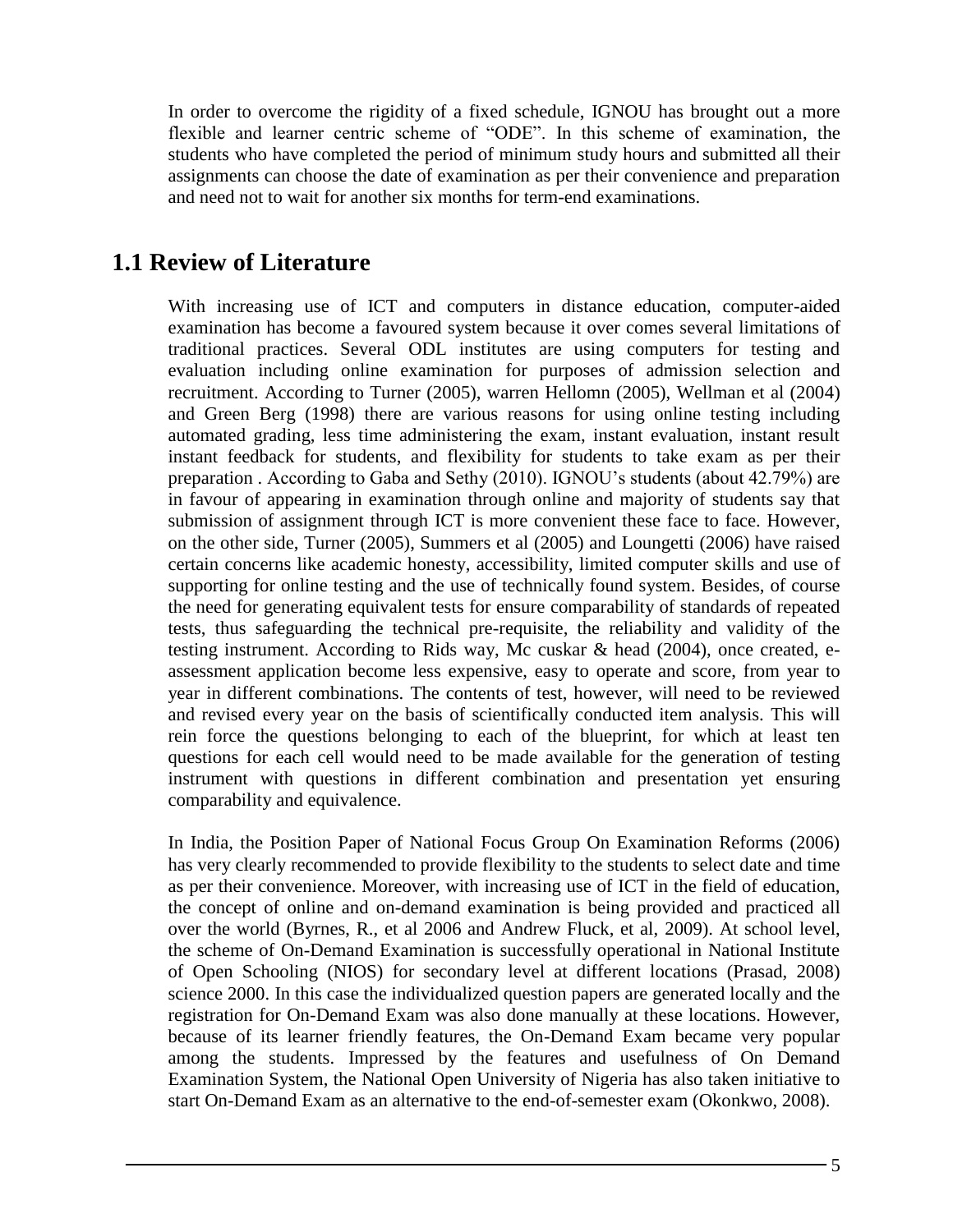According to Mehta and Saxena (2003), IGNOU had developed on prototype of Online and On-Demand Examination model. But it seems that it was only an online examination system having a provision of generating different questions each time when an examinee logs on with out a technically sound design and blueprint. In such cases the designs of the proposed question papers are a publically known item, by the blueprint is to be generated for each instance. The online examination is more suitable for objective types of questions. Electronic management of descriptive type of questions is real challenge for online exam. Thus without deviating from the existing pattern of question papers, it required a blended approach of exam having a mix of technology and paper-pencil exam.

On reviewing the literature, it has been found that though there has been discussion about the theoretical and conceptual aspects of On-Demand Exam (Saxena, 2005; Prasad, 2008; Sharma& Bhardwaj, 2011), no formal research study has been undertaken indicating the effectiveness of the scheme and the perception of the students about this scheme. The present study is an effort to get actual feedback from the students who have appeared in On-Demand Exam as well as those who are willing to appear.

A study by Tripathi and Fozdar (2007) suggests to use multiple sets of question papers which will help in preventing the possibility of copying during examination in ODL system. Normally, it is not easy to set multiple sets of question papers, but the scheme of On-Demand Exam is basically based on the concept of individualized and unique sets of question papers of each student (Sharma, 2011)

### **1.2 Objectives of the study**

The IGNOU has been doing innovative experiments to make the open and distance learning more learner friendly and useful for the varied group of distance learners to suit their needs. One of such experiments is the implementation of the scheme of On-Demand Exam. The scheme has been implemented for more than 135 courses of IGNOU through 15 Regional Centers. The present study was aimed at getting the student's perceptions about different aspects of the scheme of On-Demand Exam. The basic objectives of the study were:

- to assess the need of the scheme of On-Demand Exam;
- to ascertain the feasibility and effectiveness of the scheme for the learners;
- to discover the areas of improvement in the existing scheme;
- to identity the possible challenges and prospects of the scheme;
- to identify the areas of preferences of the IGNOU's learner for bringing new courses with in its orbit.
- to find out the difference in perception of the candidates those who have appeared in On-Demand Exam and those who have not appeared.

The report stands organized in five sections. Section 1 highlights the background of the scheme and give a brief review of literature. Section 2 provides a brief outline of the ODES in IGNOU. Section 3 presents the cliental of the study and basic characteristics of the database, while section 4 presents the findings of the study. Section 5 provides a brief summary and important conclusion of the paper.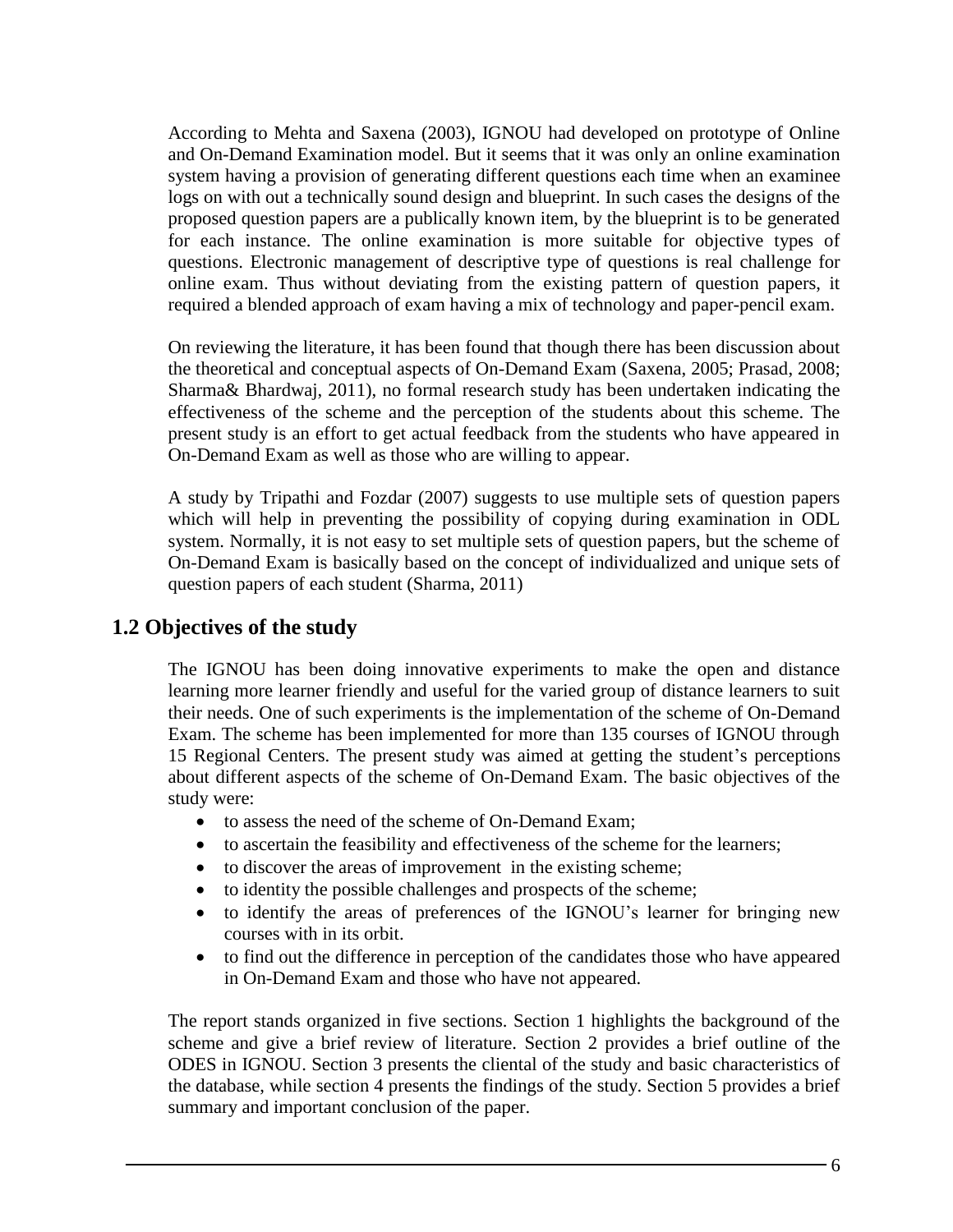## **Scheme of On-Demand Examination**

*A Study of Students' Perception of On-Demand Exam in IGNOU*

Recognizing the importance, need and potential of On-Demand Examination at higher education level where majority of learners are employed or working somewhere, the National Centre for Innovations in Distance Education (NCIDE) at Indira Gandhi National Open University (IGNOU) has developed a comprehensive ICT enabled system of examination on-demand which not only provides the learners a facility to appear in the examination as per their preparation and convenience, but also provides automated examination management system covering all aspects except the evaluation of answer sheets.

The basic objectives of the scheme of on-demand examination in IGNOU are:

- to provide opportunity to the learners to appear in the examination whenever they feel prepared for examination after completing the minimum eligibility criteria,
- to reduce the possibility of malpractices in the examinations as each student may get different set of question papers,
- to minimize the fear of failure in the examination and thus saving the distance learner from frustration and depression,
- to improve the pass percentage of students in the university by giving chance to really motivated and prepared students to appear in the examination,
- to improve the reliability of examinations and to make evaluation a continuous process, and
- to reduce the load on the term end examinations of the University.

### **2.1 Architectural Design of the Scheme of On-Demand Exam**

The scheme of On-Demand Exam is basically a blended approach of examination which has a mix of technology and traditional system of examination. For example, in this scheme of examination the registration for exam, payment of fee for registration, Hall tickets, generation of individualized question papers, delivery of question papers to the examination centres, attendance of students, sending of marks / awards after evaluation, declaration of result etc. are completely online i.e technology based, whereas the conduct of exam and evaluation of answer sheets is manual as in case of the traditional system of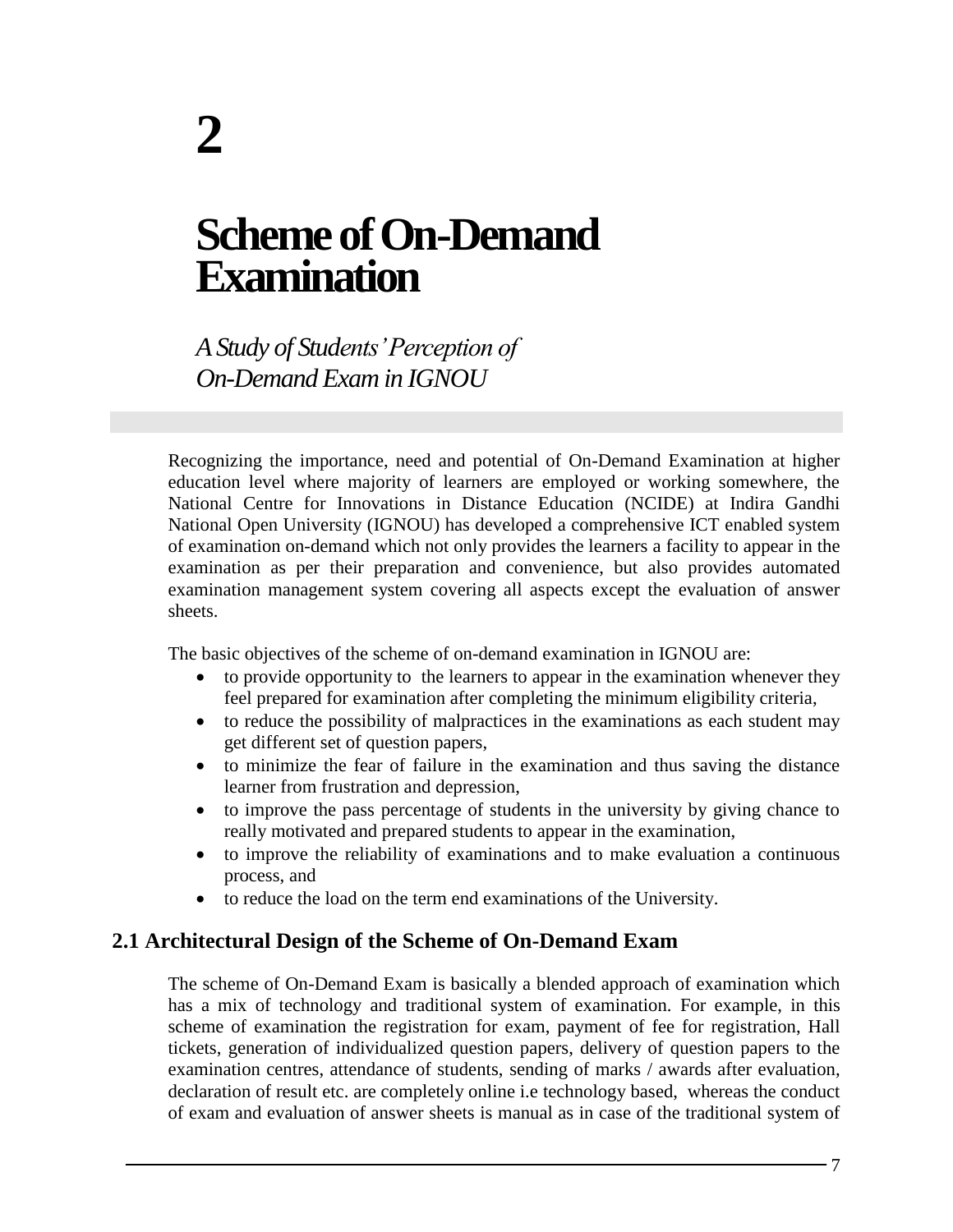examination. For web based components of the scheme, the National Centre for Innovations in Distance Education (NCIDE) has developed a software which takes care of almost all the above mentioned technology based aspects of examination including various other facilities to the Regional Centres and learners. The scheme of on Demand exam has basically three operational modules. Online Registration Module, Question Paper Module and Regional Centre Module.

On-line Registration Module, using which the eligible students of IGNOU can register online for on-demand exam, anytime from anywhere and select date and exam centre from the given list as per their convenience. It provides **o**pen access for on-line registration for all eligible students of IGNOU. However, there is restricted access for registered students through unique registration number allotted automatically. The registered students can take print out of Hall Ticket and Acknowledgment Receipt. They can check status of their registration and result. The Registration Module has certain inbuilt Check Points such as only valid student can register for OD-Exam, one can not register for OD-Exam in the courses already passed, can not register on one exam date for more than one courses. As the online registration is linked with the database of the students, there is hardly any possibility of error in filling on-line registration form as the student has to mention only enrolment number, other fields are automatically taken from the database. For the same course re-registration can be made only once in a sessionafter the result of previous exam is declared

Question Paper Module, which can generate instantaneously any number of unique question papers of comparable difficulty level as per the design and blueprint from the digital question bank. The question paper is automatically encrypted immediately after its generation, and the encrypted question paper is stored in the server. If it is decrypted at any system, the information regarding the date, time and IP address of the system is automatically received at the administrator server. Even if it is accessed at NCIDE, the record is there in the server.

Regional Centre Module which keeps the exam centres (here Regional Centers of IGNOU) updated with the records of students registered for OD-Exam at their centres with date, subject, names of students etc., and delivers them the requisite number of question papers online just before the exam and marking schemes a day after. There is also a facility using which the RC can send attendance on-line. Date wise list of students registered for OD-Exam, attendance sheets and blank award lists can also be downloaded by the concerned RC. Each RC is given a unique User ID and password to enter RC Module and access the information concerning ODExam related to their centre. RC can not access the data pertaining to the students of other RCs. In addition to it, the Regional Director can send reply or comments to the registered candidates which they can see online by using their registration number. The students can also give their feedback on On-Demand exam. All these modules have multilayered security features, well defined accessibility and provisions for scalability. ICT enabled monitoring of the conduct of ondemand exam under web camera surveillance ensures fair and smooth conduct of OD-Exam.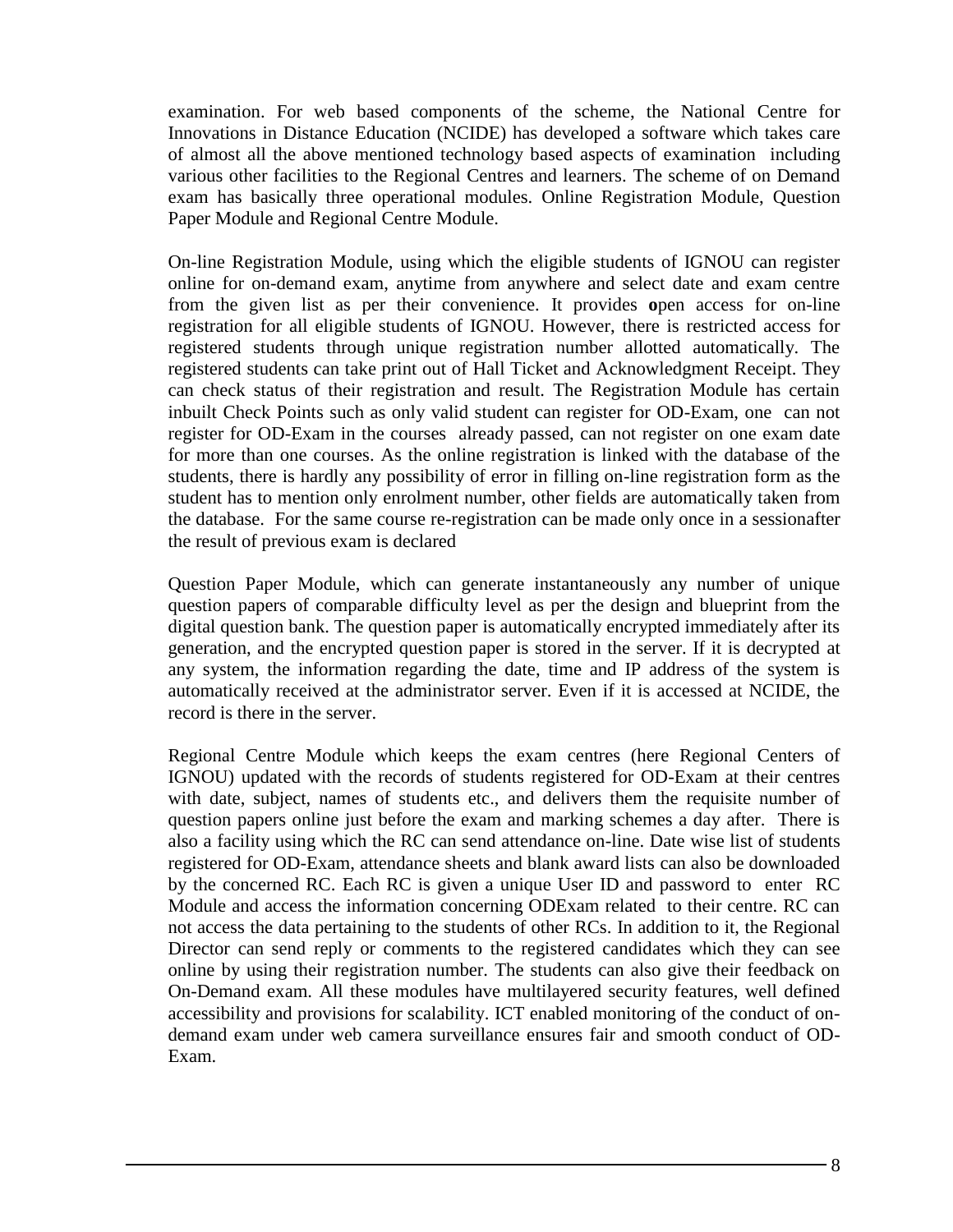#### **On-Demand Exam**



#### **Entity Relation and Data Flow Diagram**

### **2.2 Innovative Features of ODES**

The scheme of On-Demand Exam is innovative, as it is a completely flexible and ICT enabled system of examination independent of the traditional fixed time frame, the student need not to wait for the six monthly examination. It makes use of ICT to solve problems which arise due to human limitations much as instant generation of parallel question papers, and authorised data entry at different points, leaving no chance for human error. In fact it is an initiative towards reforming the system of evaluation without abrupt changes in the prevailing system (Sharma and Bhardwaj, 2011). Some of the innovative features of the On-Demand Examination are as given below:

- The registration for On-Demand Exam is completely on-line. After ensuring the eligibility and receipt of registration fee, Hall Ticket indicating date, time and exam centre is issued on-line.
- There is inbuilt mechanism for checking the authenticity of the student's data, eligibility for the exam, validity of the admission etc. which ensures that only genuine learners are benefited.
- It has facility for multi mode registration–fee payment which includes on-line payment through credit card, bank draft and cash challan.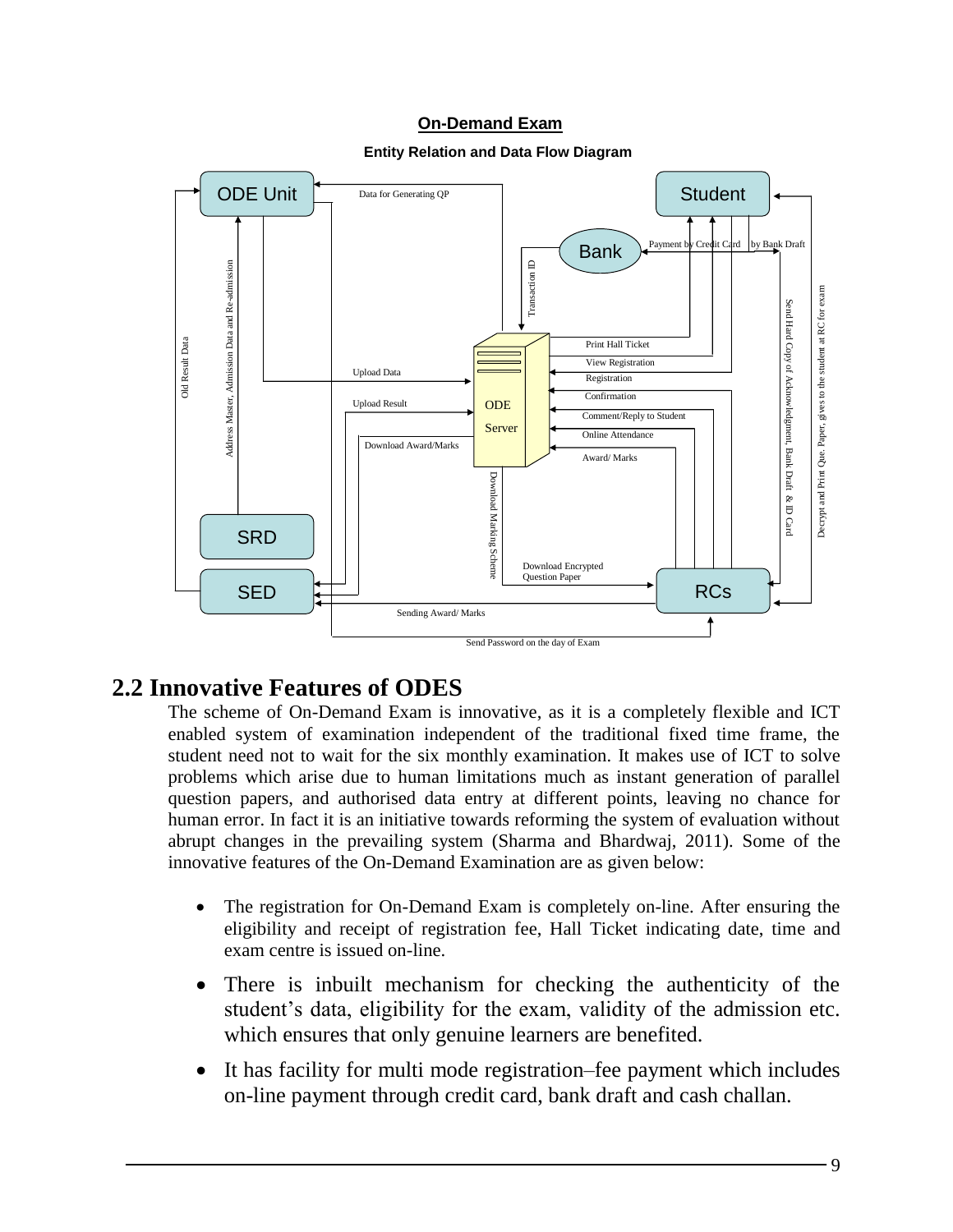- The entire scheme of ICT Enabled examination on-Demand is an objective, reliable, valid and practical system. It is safe and secured and truly transparent.
- It is not only simple and user friendly but it is also cost effective and saves time and effort in setting question papers, in database management and in data transfer.
- It is capable of generating individualised question papers on the day of examination picking up the questions randomly from the question bank as per the blue print & design. Though each student may get a unique question paper, the various question papers are of comparable difficulty level.
- The question papers generated on the day of on-demand exam are automatically encrypted at the time of generation of questions paper. The encrypted question papers are made available online to the RCs which are decrypted by the authorised person using a specific decryption software and unique key generated along with the question papers which is different for different RCs. Moreover, the decrypted question papers can not be saved in the hard disc of any system.
- Each question paper has unique bar code and a unique question paper code having date and time of generation, with the help of which students' question paper and answer sheet can be matched at any later instant, if required
- Marking scheme for each question paper is also generated along with the question paper which can be accessed only after 24 hours of the On-Demand Exam.
- It has an inbuilt provision of backup of the database such as question papers generated and printed, changes made in the database etc. Log files are created in the server indicating the date, time and the IP address of the computer system from which the question paper is downloaded. Thus, there is a provision for keeping the track of the access of question papers.
- In this context it is to mention that, a provision has been made in the software by which the information about the date, time, name of the question paper and the address of the computer from which the question paper is downloaded, is automatically received in the administrator server at NCIDE. Thus, there is a provision for checking the track of access of question papers.

The question bank is the most important component for generating the required number of question papers for On-Demand Exam. Each question is coded – course wise, block wise and unit wise up to section level. Besides coding about the type of question (i.e. multiple choice, very short answer type, short answer type or long answer type) and marks allotted to it, the difficulty level and objective (i.e. knowledge, understanding and application) of the each question are also specified.

Question bank is got reviewed and moderated by a group of subject experts. The finalized Question Bank is converted into Database and sample papers are generated as per the blueprint and design of the question papers. The final database of course-wise question bank is stored in a password protected system in encrypted form and it can not be accessed by any body. For frequent updation and addition of new question items it is planned to give online authoring access to the Faculty and the experts.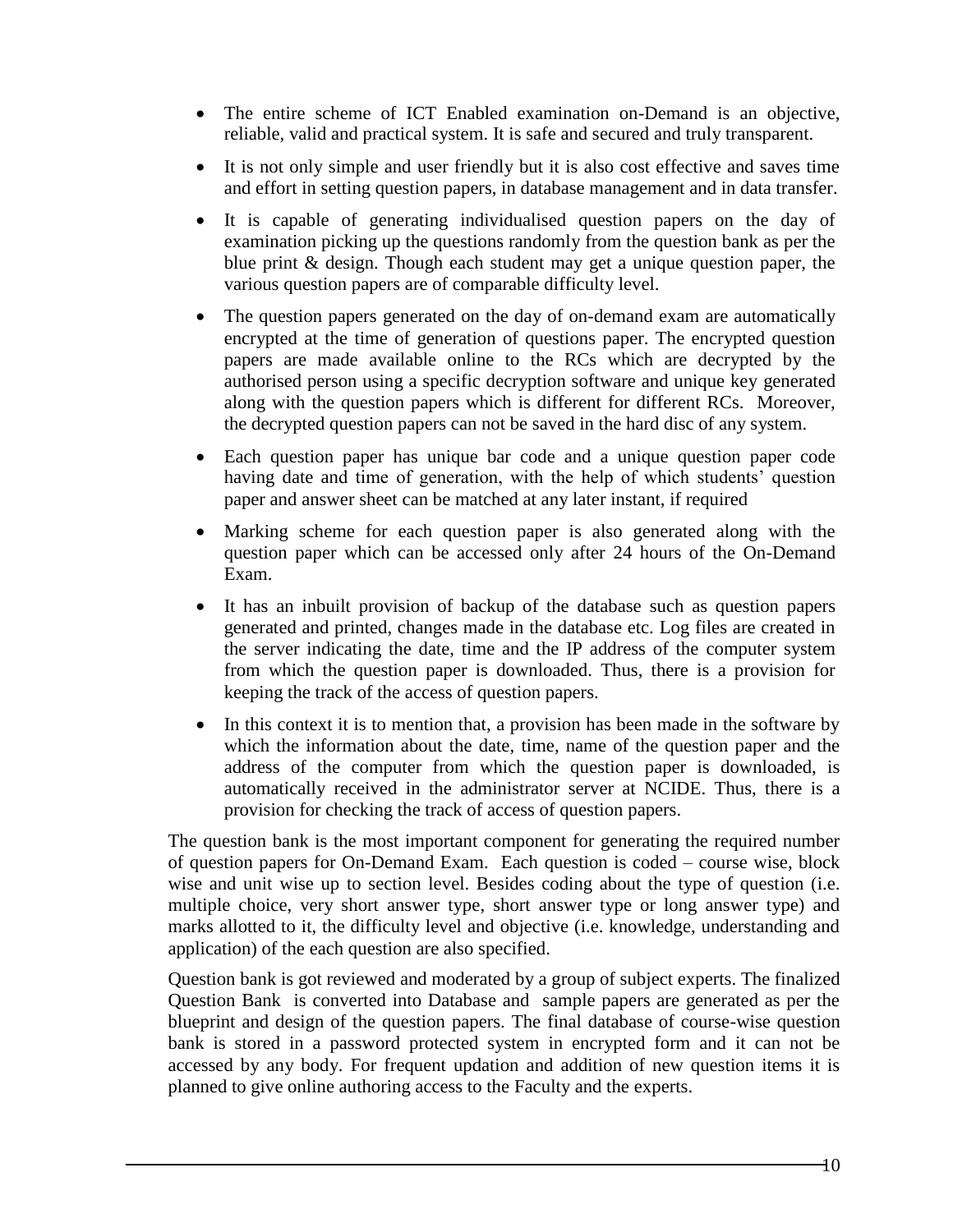## **Sampling Design and Database**

*A Study of Students' Perception of On-Demand Exam in IGNOU*

In order to societies a feedback of students on different aspects of the scheme of On-Demand Exam in IGNOU, a questionnaire with 30 questions was prepared expecting students' response on a five point rating scale. In order to ensure the usability and reliability of the questionnaire, the draft questionnaire was first field tested on a group of 20 students and based on their suggestions and feedback it was revised and finalized.

As the scheme of On-Demand Exam is an application of the ICT for evaluation, the users i.e. the students are supposed to use the website of On-Demand Exam. Over the past one and half year it was noticed that the website was hit more than 70,000 times. Therefore, it was decided to administer the questionnaire online through OD Exam website. The questionnaire was converted into digital form and uploaded on website of OD-Exam in the month of August 2010. The questionnaire was made open for all visiting the website for three months. During this period a total 392 entries were received. The demographic characteristics of the participating cliental sample are shown in Table -1.

| S.No.            |                                | <b>Number</b>  | Percentage |  |
|------------------|--------------------------------|----------------|------------|--|
| $\mathbf{1}$     | Gender                         |                |            |  |
|                  | Female                         | 94             | 23.98      |  |
|                  | Male                           | 298            | 76.02      |  |
| 2                | <b>Age Group</b>               |                |            |  |
|                  | Below 25                       | 158            | 40.30      |  |
|                  | $25-35$ years                  | 189            | 48.22      |  |
|                  | 35-45 years                    | 34             | 8.67       |  |
|                  | 45 and above                   | 11             | 2.81       |  |
| 3                | Locality                       |                |            |  |
|                  | Rural                          | 113            | 28.83      |  |
|                  | Semi-Urban                     | 60             | 15.31      |  |
|                  | Urban                          | 219            | 55.86      |  |
| $\overline{4}$ . | <b>Education Qualification</b> |                |            |  |
|                  | Doctorate                      | $\mathfrak{2}$ | 0.51       |  |
|                  | Post Graduate                  | 75             | 19.13      |  |
|                  | Graduate                       | 147            | 37.50      |  |
|                  | Sr. Secondary                  | 135            | 34.44      |  |
|                  | Secondary                      | 33             | 8.42       |  |
| 5.               | <b>Employment Status</b>       |                |            |  |
|                  | Salaried Employed              | 197            | 50.25      |  |
|                  | Self Employed                  | 45             | 11.48      |  |
|                  | Unemployed                     | 150            | 38.27      |  |

| Table-1: Demographic Profile of the Respondents |  |  |
|-------------------------------------------------|--|--|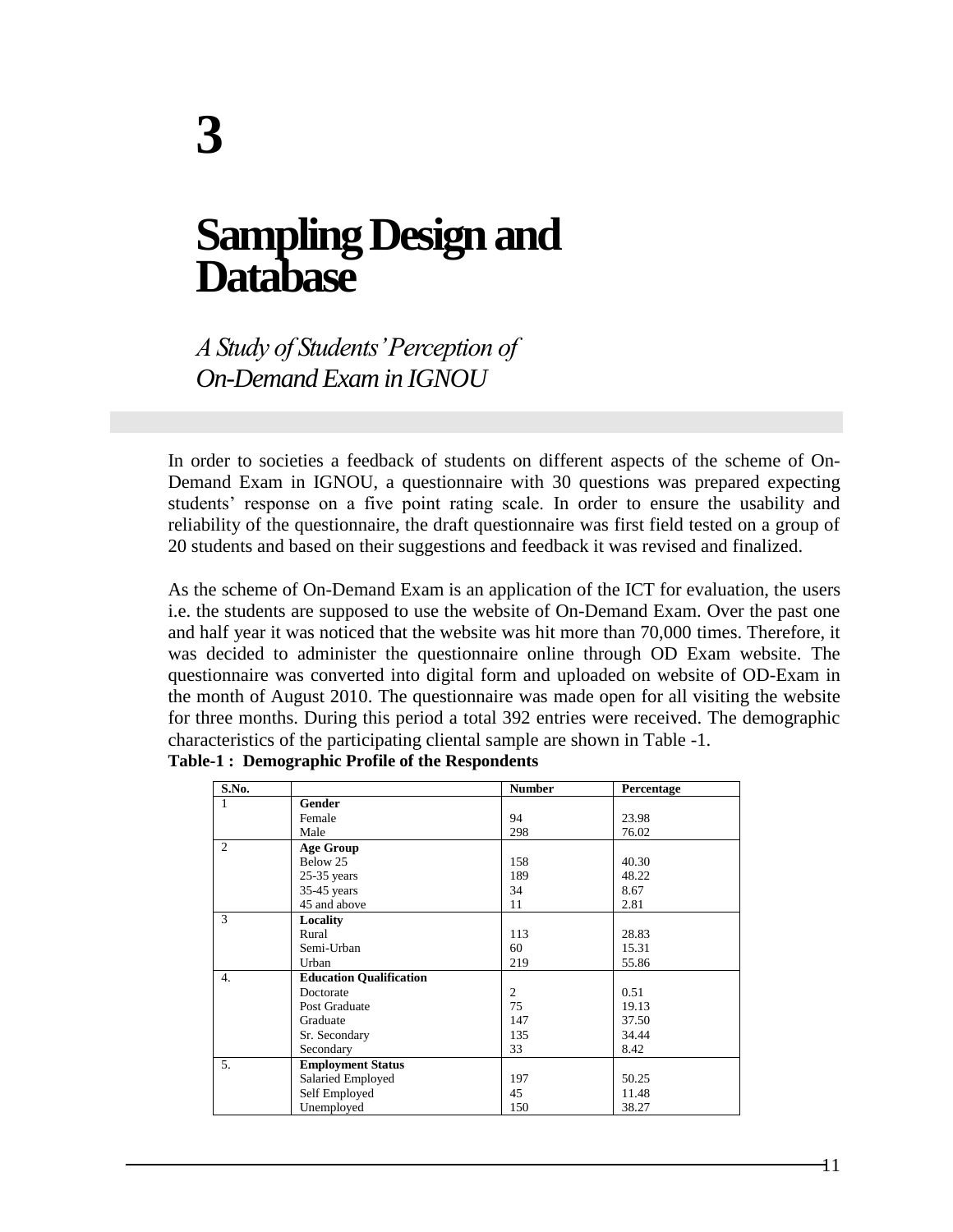The questionnaire consisted of two parts- the first part was related to the personal information whereas the second part had questions related to the On-Demand Exam, which have been subdivided into five main categories. i.e. utility of the scheme of OD exam, process of online registration, conduct of OD exam, quality of question papers, and desirability for extension of the scheme of OD exam.

### **3.1 Sample**

Although the questionnaire was open for all visiting the website of On Demand Exam, a total 392 candidates submitted their filled in questionnaire online. It included the students of different programmes. Some of whom 17.35% have appeared in the On-Demand Exam while the rest 82.65% have shown their interest in the OD Exam. Out of these 392 respondents, 356 are students of IGNOU and remaining 34 are outsiders. A Demographic profile of the respondents reveals that it consists of 23.98% female and 76.02% male candidates.

About 53 % of respondents are related to Bachelor's degree level programme, where as 35 % are related to Post Graduate degree level programme. Only 3.30 % are related to certificate, diploma or PG diploma level programme. About 8.70 % have not mentioned their programmes of studies. It appears that these respondents are not IGNOU's students, but have shown their interest in On Demand Exam.

If all the states are kept in 6 zones i.e. North, South, East, West, Central and North-East, the majority of respondents 46.51 % are from North zone, followed by 20.06 % from South and 15.41 % from East zone. About 12.79 % of the respondents are from West 2.03 % from central and3.20 % from North-East states. Out of the total 392 respondents 70 are those who have appeared in the On Demand Exam, whereas 322 responded have not registered or appeared in the On Demand Exam.

### **3.2 Analysis of the Profile of Respondents**

**Age Group:** About 48.22% respondents represents the age group of 25-35 years and about 40.30% are below 25 years of age. It means, total 88.52% respondents are below 35 years of age. Only 11.48% of the respondents interested in On Demand Exam belong to the age group of above 35 years. It clearly indicates that the youth of our country is some how more interested in the scheme of On Demand Exam. May be because of some specific reasons, which need to be investigated further.

| Sl. |           |  | Age Group in Percentage |
|-----|-----------|--|-------------------------|
| No. | Years     |  |                         |
|     | Below 25  |  | 40.30                   |
|     | $25 - 35$ |  | 48.22                   |
|     | Above 35  |  | 11.48                   |

**Respondents' Geographical locale** : As majority of the respondents i.e. 55.86% belong to the urban area and 15.31% to the semi urban area which indicates that about 71.16% of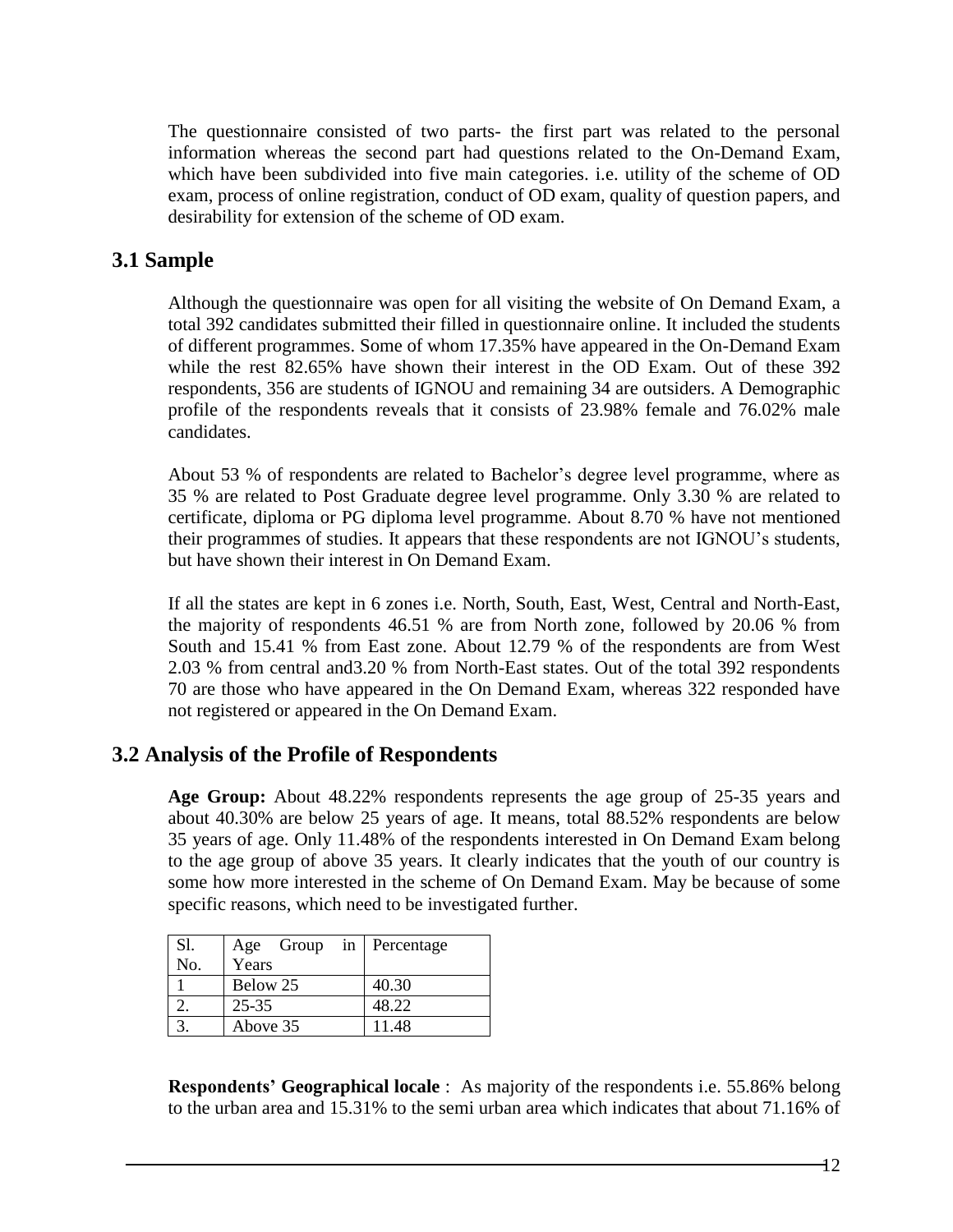them are from cities or towns where people may be more aware, educated and may have better access to the ICT and other facilities as compare to the rural areas.

**Educational Background :** From the point of view of educational qualification, it is found that majority of respondents 37.50% are graduate followed by 34.44% having Sr.Secondary level qualification. There are about 19.13% post graduate respondents. Two of the respondents i.e. 0.51% have doctorate qualification.

**Respondents' Employment Status** : More than 61.00% of the respondents are salaried employed or self employed. Around 39.00% are unemployed. It shows that the candidates who are employed or working somewhere, have displayed greater interest in the scheme of On-Demand Exam. May be, they want to save their time or may like to take advantage of the opportunity to appear in the exam as per their convenience without taking off from their offices.

**Means of knowing about the Scheme of On-Demand Exam in IGNOU:** In response to the question about how they came to know about the scheme of OD Exam, a majority of the respondents i.e. 77.18% have mentioned IGNOU's website as the main source of information. About 7.53% knew through news papers, 6.41% through study centres and 5.38% through their friends. It reveals that more publicity needs to be done about OD-Exam through news papers and other mass media. It should be publicised through study centres also.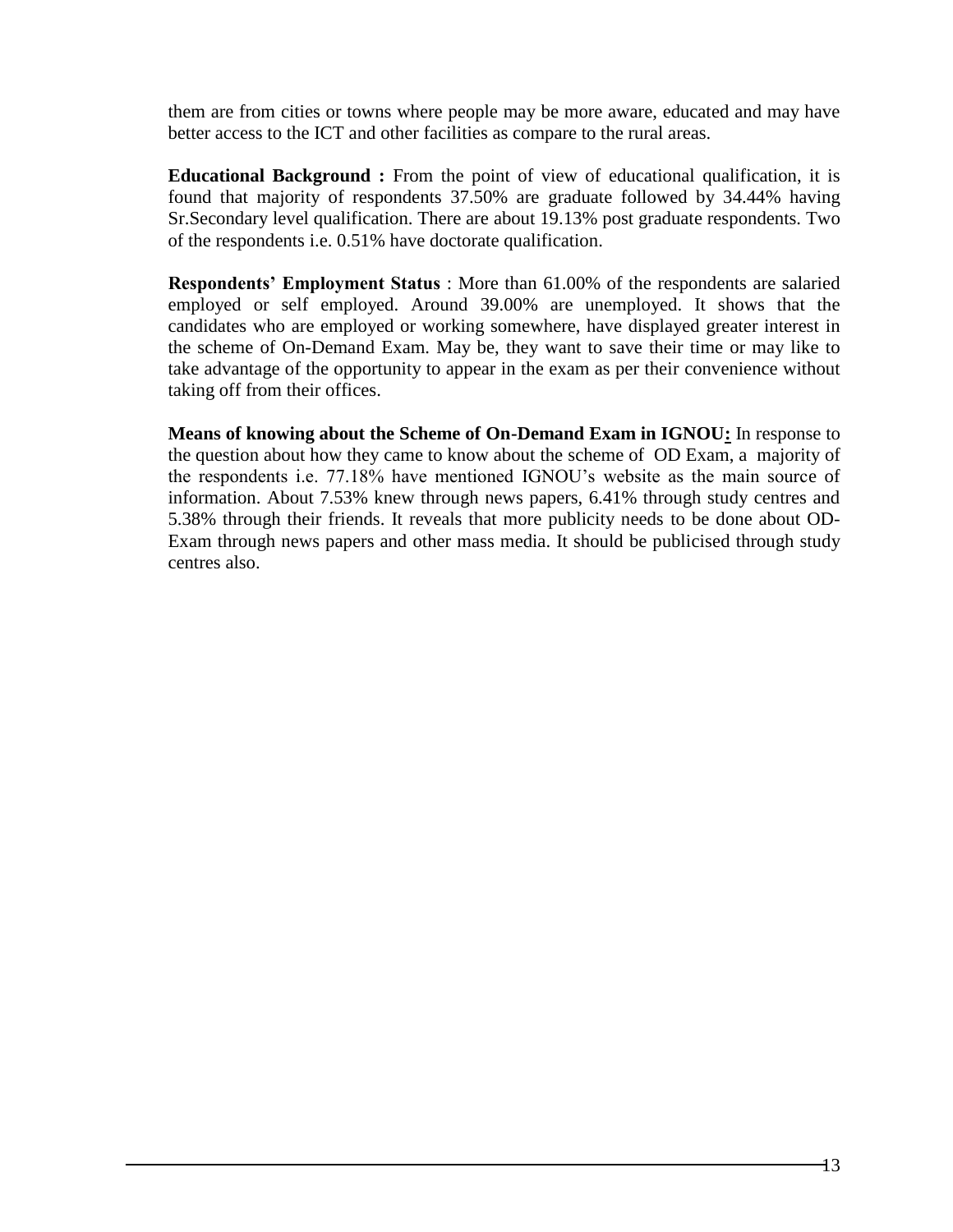## **Analysis of the Data and Discussion**

*A Study of Students' Perception of On-Demand Exam in IGNOU*

The data collected in the present study was analysed and the student's perception of On-Demand Exam in IGNOU has been studied from different points of view. The findings obtained through analysis of the data revealed that most of the respondents are in favour of the innovative scheme of On-Demand Exam in IGNOU. The important findings of the present study are summarized below:

## **4.1 Students' Perception of On - Demand Exam**

For the purpose of analysis of the data, the entire questionnaire has been divided into five sections i.e. utility of the scheme of OD-Exam, process of online registration, conduct of OD-Exam, quality of question papers and further expansion of the scheme. Section wise analysis of the result and findings are given below:

### i) **Students' Perception on Utility of the Scheme of On - Demand Exam**

Out of 30 questions, 11 questions are aimed at knowing the students' perception of the utility and usefulness of the scheme of On-Demand Exam in IGNOU. Almost all the respondents have appreciated the new scheme of On-Demand Exam introduced by IGNOU. They say that it is a very innovative and student friendly scheme which their saves time, as most of them are employed.

| $S$ No | <b>Statement</b>                                                                                                                                                     | <b>SA</b>      | A             | <b>UD</b>    | DA     | <b>SDA</b> | N   | $\overline{x}$ |      | <b>SD</b> |
|--------|----------------------------------------------------------------------------------------------------------------------------------------------------------------------|----------------|---------------|--------------|--------|------------|-----|----------------|------|-----------|
|        |                                                                                                                                                                      |                |               |              |        |            |     |                |      |           |
| 1.     | On-Demand Exam will help the<br>motivated students to complete the<br>programme without waiting for six<br>monthly term end examination as per<br>their preparation. | 272<br>(80.95) | 58<br>(17.26) | (0.60)       | (0.89) | (0.30)     | 336 | 1.78           | 0.27 | 0.52      |
| 2.     | On-Demand Exam will help to improve<br>the results of IGNOU.                                                                                                         | 218<br>(66.87) | 93<br>(28.53) | 11<br>(3.37) | (0.92) | (0.31)     | 326 | 1.61           | 0.40 | 0.63      |
| 3.     | On-Demand Exam will help students<br>in their career.                                                                                                                | 227<br>(69.85) | 88<br>(27.08) | 8<br>(2.46)  | (0.31) | (0.31)     | 325 | 1.66           | 0.33 | 0.57      |

#### **Table -2 : Students' perception of utility of On Demand Exam**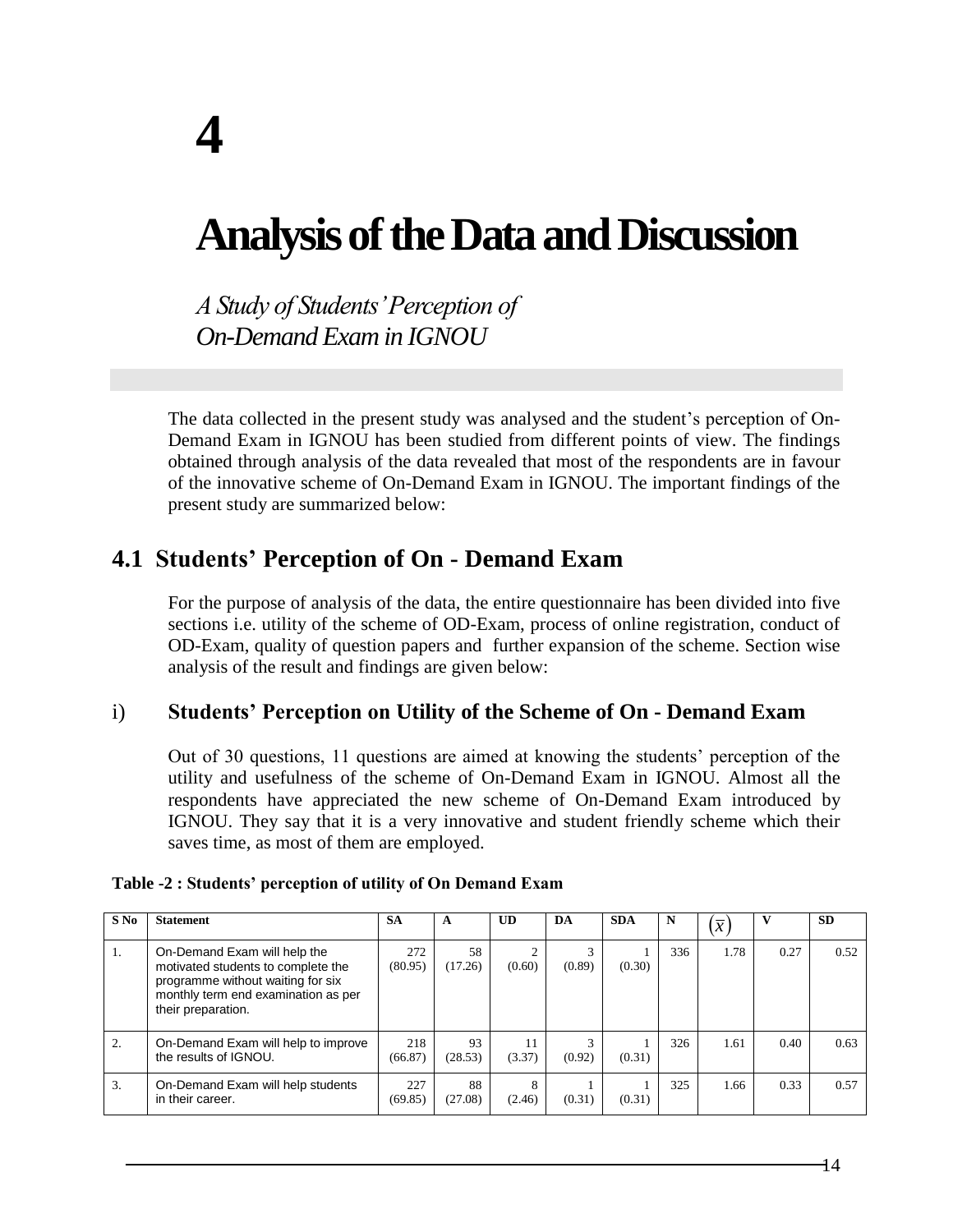| $\overline{4}$ . | On-Demand Exam reduces<br>examination related tensions of<br>students.                                                                                                                | 222<br>(67.89) | 84<br>(25.69)  | 10<br>(3.06)     | 9<br>(2.75)            | $\mathcal{L}$<br>(0.61)          | 327 | 1.57 | 0.54 | 0.74 |
|------------------|---------------------------------------------------------------------------------------------------------------------------------------------------------------------------------------|----------------|----------------|------------------|------------------------|----------------------------------|-----|------|------|------|
| 5.               | On-Demand Exam will reduce<br>tendency of malpractices.                                                                                                                               | 149<br>(46.86) | 119<br>(37.42) | 40<br>(12.58)    | 8<br>(2.52)            | $\overline{c}$<br>(0.63)         | 318 | 1.27 | 0.68 | 0.82 |
| 6.               | On-Demand Exam will help students<br>to complete their courses within<br>specified maximum time limit.                                                                                | 223<br>(69.91) | 79<br>(24.76)  | 11<br>(3.45)     | 4<br>(1.25)            | 2<br>(0.63)                      | 319 | 1.62 | 0.45 | 0.67 |
| 7.               | On-Demand Exam provides a facility<br>for the employed students to appear in<br>the examination without taking long<br>leaves for so many days as in case of<br>term end examination. | 250<br>(79.87) | 53<br>(16.93)  | $\tau$<br>(2.24) | 2<br>(0.64)            | $\mathbf{1}$<br>(0.32)           | 313 | 1.75 | 0.31 | 0.55 |
| 8.               | On-Demand Exam inspires students to<br>study.                                                                                                                                         | 192<br>(60.19) | 96<br>(30.09)  | 20<br>(6.27)     | $\mathbf{Q}$<br>(2.82) | $\mathfrak{D}$<br>(0.63)         | 319 | 1.46 | 0.62 | 0.79 |
| 9.               | Provision of On-Demand Exam may<br>help students to complete their<br>courses in lesser time.                                                                                         | 191<br>(61.81) | 96<br>(31.07)  | 17<br>(5.50)     | 5<br>(1.62)            | $\Omega$<br>(0.00)               | 309 | 1.53 | 0.46 | 0.68 |
| 10.              | The On-Demand Exam may be helpful<br>in improving the result of those who<br>have already passed a course, as in<br>improvement schemes in other<br>universities.                     | 170<br>(58.42) | 86<br>(29.55)  | 28<br>(9.62)     | 5<br>(1.72)            | $\mathcal{D}_{\alpha}$<br>(0.69) | 291 | 1.43 | 0.62 | 0.79 |
| 11.              | The On-Demand Exam will reduce the<br>possibility of drop out from the ODL<br>system.                                                                                                 | 169<br>(58.48) | 76<br>(26.30)  | 40<br>(13.84)    | 3<br>(1.04)            | (0.35)                           | 289 | 1.42 | 062  | 0.79 |

*Notes: 1. SA-Strongly Agree (2), A-Agree (1), UD-Undecided (0), DA-Disagree (-1), SDA-Strongly Disagree (-2), N-Total, x =Mean, V=Variance, SD-Standard Deviation.*

*Notes: 2. Figures in parentheses indicate percentage share of the total.*

According to 98.21% respondents, the scheme of ODE will help the motivated students to complete their programme as per their preparation and convenience without waiting for six monthly term end exam. Around 96.80% agree with the statement that ODE provides a facility for the employed students to appear in the examination without taking long leaves for so many days as required of term end exam. It means, they can appear in different courses one by one whenever they get off from their offices without disturbing their office work. According to 94.67% respondents, ODE will help students to complete their courses within the specified maximum time limit. Moreover, 92.88% students feel that they can complete their courses in lesser time other wise normally more time is taken to complete the same programme. Around 88 % students feel that, the ODE may be help then to in improve upon then result of who have already passed a course, if allowed under performance improvement scheme. Around 95% respondents think that this new scheme of exam will help in improving the overall result of IGNOU and around 97% say that it will help students in their career growth also.

Further 92.58% students feel that the flexible scheme of ODE may reduce examination stress of the students. Around 90.28% students say that ODE will inspire students to study. It is important to mention that 84.78% respondents agree that ODE will reduce the possibility of drop out –from the ODL System. Moreover, more than 84% say that the ODE will reduce the tendency of malpractices also in the examination system, if, any.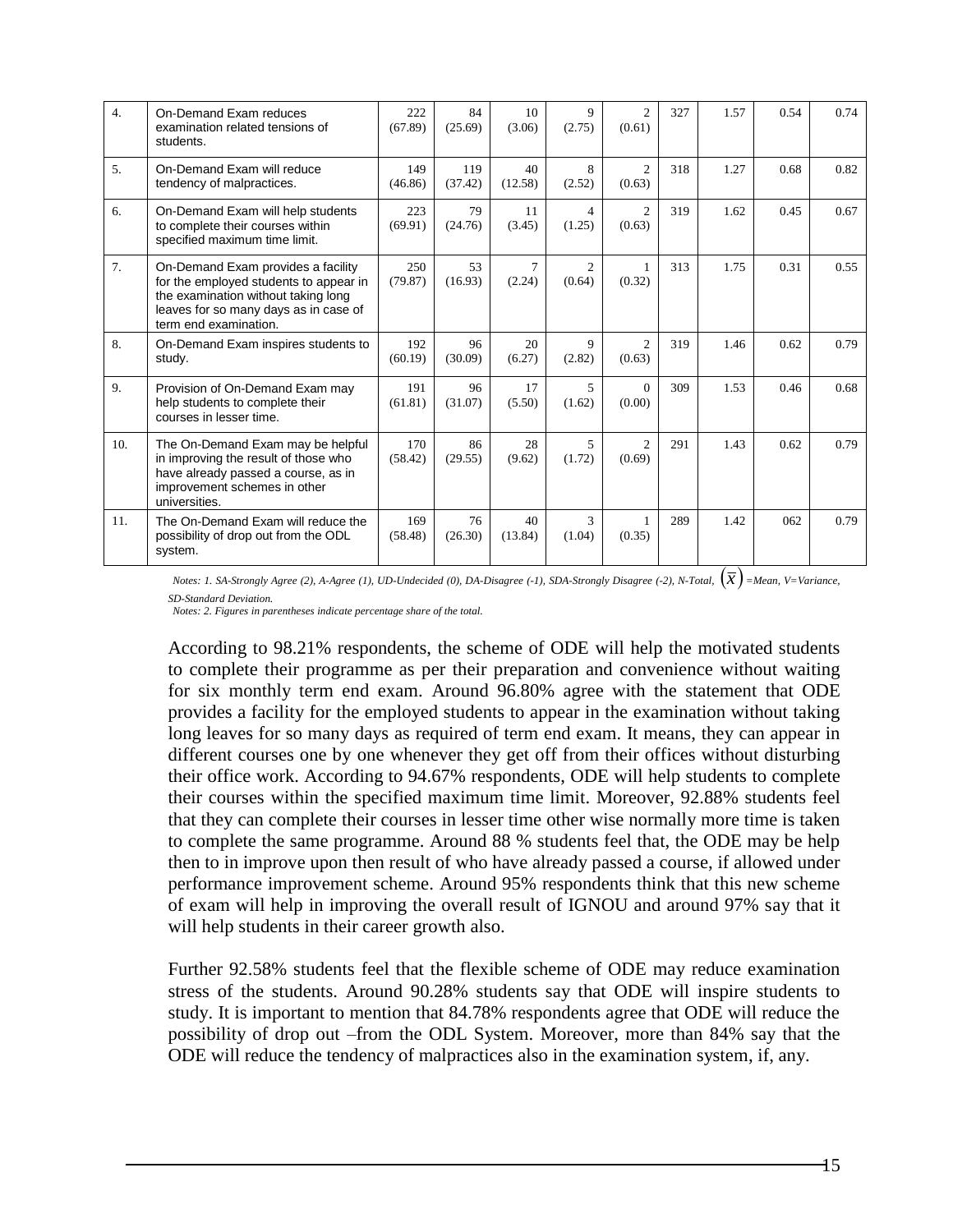### ii) **Students' Perception on the process of Online Registration for On-Demand Exam**

As the scheme of On-Demand Exam is an ICT supported system of examination, a number of activities including the online registration for exam, exam fee payment, issue of Hall Tickets, delivery of question papers etc. are online. The responses to the statements 1, 2 & 3 gives in the table-3 have been analysed only for those who have appeared in or registered for OD-Exam. As their responses only can yield useful clues. Whereas item No 4 & 5 have been considered for all the respondents.

| S              | <b>Statement</b>                                                                                 | <b>SA</b>      | A             | <b>UD</b>                | DA            | <b>SDA</b>         | N   | $\overline{x}$ | v    | <b>SD</b> |
|----------------|--------------------------------------------------------------------------------------------------|----------------|---------------|--------------------------|---------------|--------------------|-----|----------------|------|-----------|
| N <sub>0</sub> |                                                                                                  |                |               |                          |               |                    |     |                |      |           |
| 1.             | The On-Line registration for<br>On-Demand Exam is easy.                                          | 14<br>(33.33)  | 23<br>(54.76) | $\overline{2}$<br>(4.76) | 2<br>(4.76)   | (2.38)             | 42  | 1.12           | 0.77 | 0.88      |
| 2.             | The issue of Hall Ticket for appearing<br>in the On-Demand Exam was<br>satisfactory and correct. | 18<br>(43.90)  | 19<br>(46.34) | $\overline{2}$<br>(4.88) | 2<br>(4.88)   | $\Omega$<br>(0.00) | 41  | 1.29           | 0.60 | 0.77      |
| 3.             | Online payment of exam fee for the<br>On Demand Examination was hassle<br>free.                  | 17<br>(39.53)  | 21<br>(48.84) | 4<br>(9.30)              | (2.33)        | $\Omega$<br>(0.00) | 43  | 1.26           | 0.52 | 0.72      |
| 4.             | The user manual given in the website<br>is useful for the students.                              | 117<br>(40.77) | 121<br>42.16  | 36<br>(12.54)            | 9<br>(3.14)   | 4<br>(1.39)        | 287 | 1.18           | 0.75 | 0.87      |
| 5.             | The facility of On-Demand Exam can<br>be availed by the computer savvy<br>persons only.          | 67<br>(24.01)  | 86<br>(30.82) | 61<br>(21.86)            | 44<br>(15.77) | 21<br>(7.53)       | 279 | 0.48<br>$\sim$ | 1.50 | 1.22      |

#### **Table -3: Process of On-line Registration**

*Notes: 1. SA-Strongly Agree (2), A-Agree (1), UD-Undecided (0), DA-Disagree (-1), SDA-Strongly Disagree (-2), N-Total,*  $(\overline{x})$  =Mean, V=Variance, *SD-Standard Deviation.* 

*Notes: 2. Figures in parentheses indicate percentage share of the total.*

According to majority of the respondents (88.19%) the online registration for On Demand Exam is easy and about 90.24% feel that the issue of Hall Ticket for appearing in the exam was satisfactory and correct. About 88.37% have said that the online payment of exam fee for On Demand Exam was hassle free and they did not face any problem in submitting fee for ODE. Majority of all the respondents i.e 83% have agreed that the user manual for ODE given on the ODE website quite is useful for them. However, 54.83% fee that the facility of ODE can be availed by the computer savy persons only.

The implication of this is that computer savyness or also accessibility needs to be further augmented which even otherwise an accepted phenomenon, with the further rise of this which is growing in geometrical programming courses no reason for concern.

#### iii. **Students' Perception on Conduct of On-Demand Exam & Declaration of Result**

The items No.1 and 2 given in the table-4 have been analysed in view of the response of those who have appeared in the OD-Exam, whereas items  $3, 4 \& 5$  have been considered for all the respondents.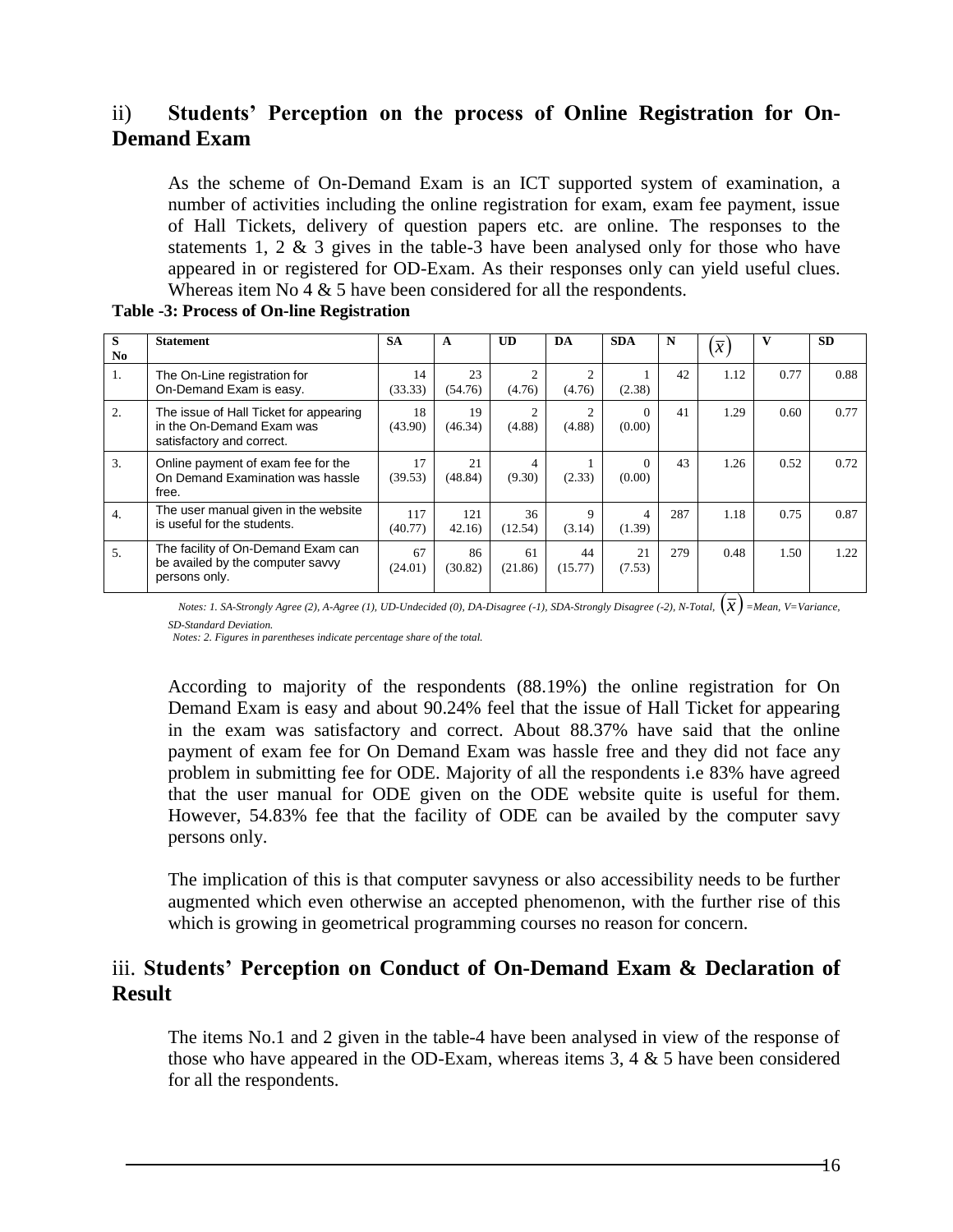|                  |                                                                                                                          |                |               |                          |              |             |     |                  | v    |           |
|------------------|--------------------------------------------------------------------------------------------------------------------------|----------------|---------------|--------------------------|--------------|-------------|-----|------------------|------|-----------|
| S                | <b>Statement</b>                                                                                                         | <b>SA</b>      | A             | <b>UD</b>                | DA           | <b>SDA</b>  | N   | $\overline{x}$ ' |      | <b>SD</b> |
| N <sub>0</sub>   |                                                                                                                          |                |               |                          |              |             |     |                  |      |           |
| 1.               | The arrangement for On-Demand<br>Exam at the Regional Centre was<br>good.                                                | 13<br>(32.50)  | 19<br>(47.50) | 6<br>(15.00)             | (2.50)       | (2.50)      | 40  | 1.05             | 0.80 | 0.89      |
| 2.               | Coming down to regional centre for<br>On-Demand Exam is very<br>troublesome.                                             | 9<br>(21.95)   | 20<br>(48.78) | $\mathcal{L}$<br>(17.07) | (4.88)       | ς<br>(7.32) | 41  | 0.73             | 1.17 | 1.08      |
| $\mathfrak{Z}$ . | On-Demand Exam should be<br>conducted on public holidays so that<br>the students need not to take leave for<br>the exam. | 139<br>(48.60) | 93<br>(32.52) | 33<br>(11.54)            | 13<br>(4.55) | 8<br>(2.80) | 286 | 1.20             | 1.00 | 1.00      |
| $\overline{4}$ . | Frequency of conducting On-Demand<br>Exam once in a week is OK.                                                          | 165<br>(57.09) | 96<br>(33.22) | 15<br>(5.19)             | (2.42)       | 6<br>(2.08) | 289 | 1.41             | 0.74 | 0.86      |
| 5.               | Result for On-Demand Exam should<br>be announced within a month of the<br>date of appearing.                             | 185<br>(64.46) | 74<br>(25.78) | 19<br>(6.62)             | 4<br>(1.39)  | (1.74)      | 287 | 1.50             | 0.68 | 0.82      |

#### **Table -4 Conduct of On-Demand Exam & Declaration of Result.**

*Notes: 1. SA-Strongly Agree (2), A-Agree (1), UD-Undecided (0), DA-Disagree (-1), SDA-Strongly Disagree (-2), N-Total,*  $(\overline{x})$  *=Mean, V=Variance, SD-Standard Deviation.* 

*Notes: 2. Figures in parentheses indicate percentage share of the total.*

It is found that majority of the respondents (80.00%)who appeared in OD-Exam have said that the arrangement for OD-Exam at the Regional Centres was satisfactory. However, 70.73 %% of them have said that coming down to Regional Centres for OD-Exam is trouble some. It may be became the facility of OD exam may not be nearby their residence.

According to 81.12% of the total respondents OD-Exam should be conducted on public holidays so that students need not to take leave for the exam. However, more than 90% are satisfied with the existing frequency of OD-Exam once in a week. Again more than 90% of all the respondents have desired that the result for OD-Exam should be announced within a month of the date of appearing in the exam.

#### **iv. Students' Perception on Quality of Question Paper**

The five items given in the table-5 are related to the quality of question papers used for On-Demand Exam. Therefore, the responses of only those candidates have been taken into account, who have appeared in the ODE.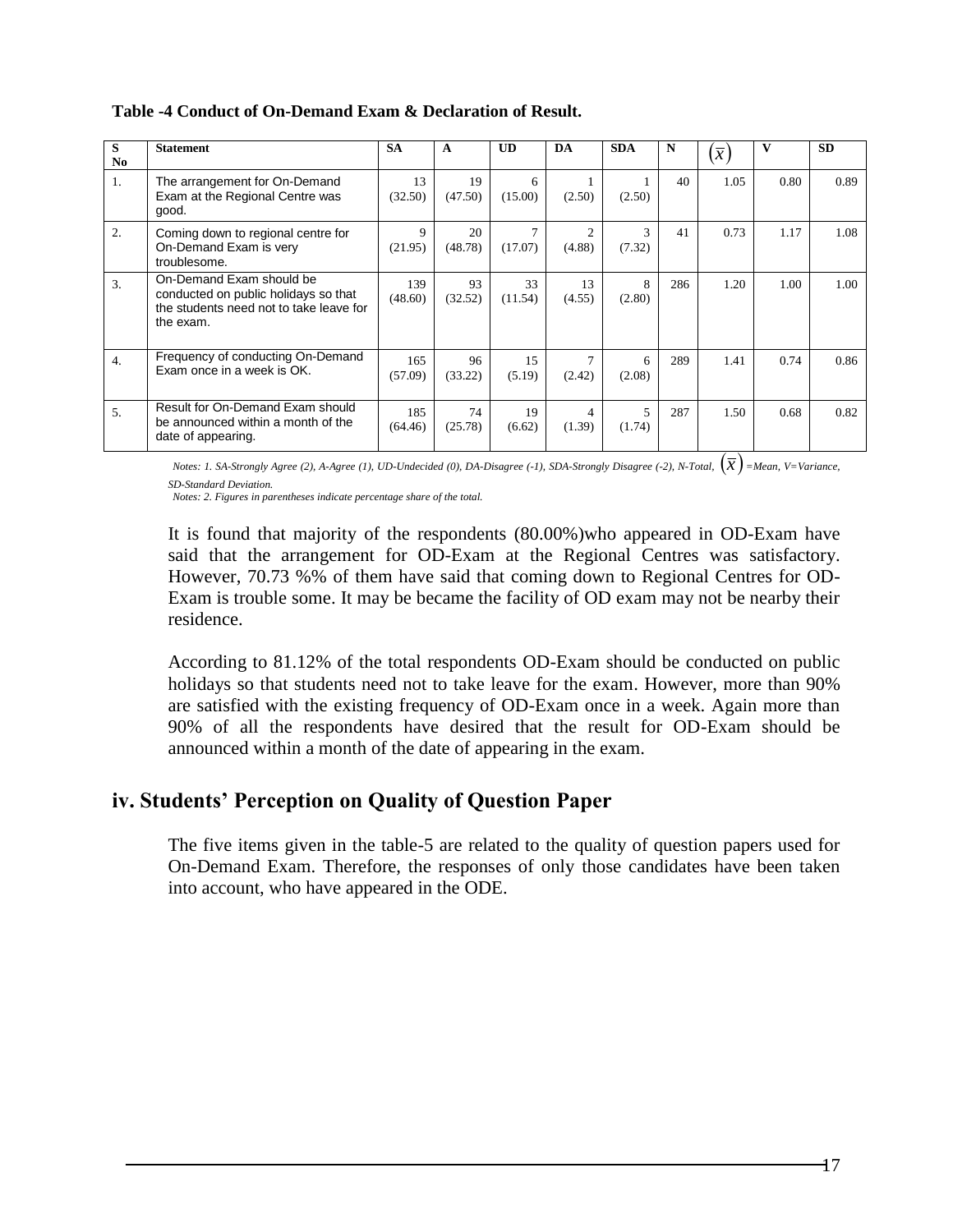| S                | <b>Statement</b>                                                                                                     | <b>SA</b>     | A             | <b>UD</b>                 | DA                       | <b>SDA</b>         | N  |                | v    | <b>SD</b> |
|------------------|----------------------------------------------------------------------------------------------------------------------|---------------|---------------|---------------------------|--------------------------|--------------------|----|----------------|------|-----------|
| N <sub>0</sub>   |                                                                                                                      |               |               |                           |                          |                    |    | $\overline{x}$ |      |           |
| 1.               | The question papers that you got in<br>On-Demand Exam, covered the whole<br>course.                                  | 18<br>(41.86) | 20<br>(46.51) | 4<br>(9.30)               | (2.33)                   | $\Omega$<br>(0.00) | 43 | 1.28           | 0.53 | 0.73      |
| 2.               | The question papers that you got in<br>On-Demand Exam had clear<br>instructions.                                     | 18<br>(41.86) | 19<br>(44.19) | 4<br>(9.30)               | (4.65)                   | $\Omega$<br>(0.00) | 43 | 1.23           | 0.64 | 0.80      |
| 3.               | The question papers that you got in<br>On-Demand Exam could be answered<br>in the stipulated time.                   | 14<br>(31.82) | 22<br>(50.00) | $\overline{7}$<br>(15.91) | (2.27)                   | (0.00)             | 44 | 1.11           | 0.56 | 0.75      |
| $\overline{4}$ . | The language of the questions in<br>On-Demand Exam was clear and set<br>the scope of the answer precisely.           | 13<br>(33.33) | 20<br>(51.28) | 4<br>(10.26)              | $\mathfrak{D}$<br>(5.13) | $\Omega$<br>(0.00) | 39 | 1.13           | 0.62 | 0.79      |
| 5.               | The English and Hindi version<br>questions in On-Demand Exam paper<br>help in understanding the questions<br>better. | 16<br>(40.00) | 20<br>(50.00) | (2.50)                    | $\mathcal{F}$<br>(7.50)  | $\Omega$<br>(0.00) | 40 | 1.23           | 0.67 | 0.82      |

#### **Table -5: Quality of Question Paper**

*Notes: 1. SA-Strongly Agree (2), A-Agree (1), UD-Undecided (0), DA-Disagree (-1), SDA-Strongly Disagree (-2), N-Total,*  $(\overline{x})$  *=Mean, V=Variance, SD-Standard Deviation.* 

*Notes: 2. Figures in parentheses indicate percentage share of the total.*

Analysis of the data given in the table 5 reveals that 88.33% of students found that the question papers covered the entire course. About 86.05% of them have said that instructions given in the question papers were clear. Around 81.82% have agreed that the question papers could be answered in the stipulated time. According to 84.61%, the language of the question papers was clear and set the scope of the answer precisely. Almost 90.00% candidates have agreed that the English and Hindi version questions question papers help in understanding in OD exam question better.

#### **v. Students' Perception on Further Expansion of On-Demand Exam**

The items given in the table-6 are related to the perception on the need of further expansion of ODE. For this purpose, the response of all the candidates have been considered

**Table -6: Further Expansion of On-Demand Exam.**

| S<br>N <sub>0</sub> | <b>Statement</b>                                                                                                     | <b>SA</b>      | A             | <b>UD</b>     | DA            | <b>SDA</b>         | N   | $\overline{x}$ |      | <b>SD</b> |
|---------------------|----------------------------------------------------------------------------------------------------------------------|----------------|---------------|---------------|---------------|--------------------|-----|----------------|------|-----------|
| 1.                  | The facility of On-Demand Exam must<br>be extended to all the Regional<br>Centres of IGNOU.                          | 209<br>(72.82) | 66<br>(23.00) | 10<br>(3.48)  | (0.70)        | $\Omega$<br>(0.00) | 287 | 1.68           | 0.33 | 0.57      |
| 2.                  | Facility for on-line registration for<br>On-Demand Exam should be provided<br>on all Regional Centres/study centres. | 208<br>(71.72) | 64<br>(22.07) | 15<br>(22.07) | (1.03)        | (0.00)             | 290 | 1.64           | 0.39 | 0.63      |
| 3.                  | The On-Demand Exam should be<br>started in all the courses of IGNOU.                                                 | 224<br>(77.51) | 50<br>(17.30) | 11<br>(3.81)  | (1.04)        | (0.35)             | 289 | 1.71           | 0.39 | 0.62      |
| 4.                  | Students appearing in On- Demand<br>Exam should not be allowed to appear<br>in the next Term End Exam.               | 48<br>(16.61)  | 44<br>(15.22) | 29<br>(10.03) | 53<br>(18.34) | 115<br>(39.79)     | 289 | 0.49           | 2.35 | 1.53      |

*Notes: 1. SA-Strongly Agree (2), A-Agree (1), UD-Undecided (0), DA-Disagree (-1), SDA-Strongly Disagree (-2), N-Total,*  $(\overline{x})$  *=Mean, V=Variance, SD-Standard Deviation. Notes: 2. Figures in parentheses indicate percentage share of the total.*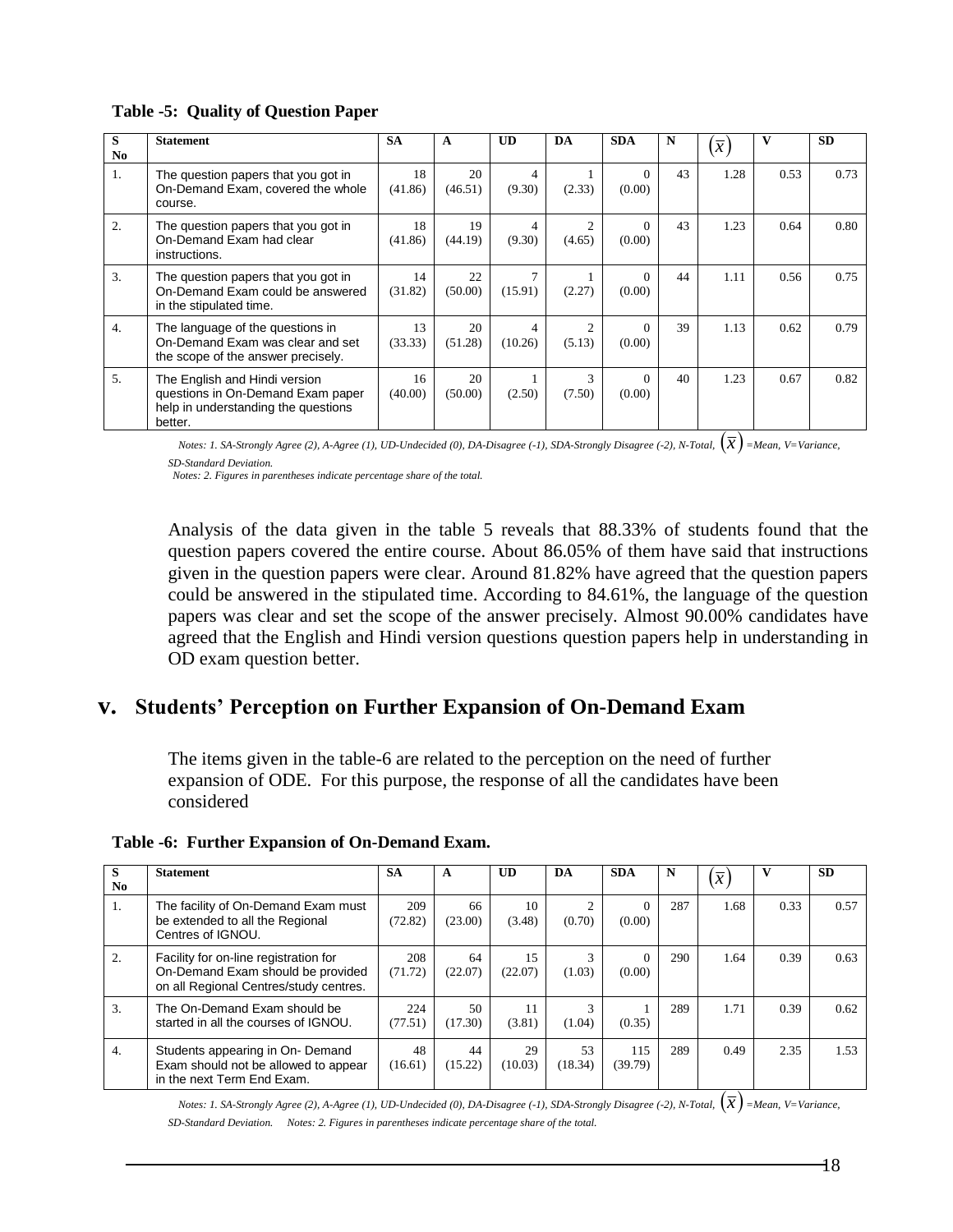Around 96% of the respondents have desired that the facility of ODE must be extended to all the Regional Centres of IGNOU. About 93.79% of them want that the facility of online registration for ODE should be provided at all the Regional Centres and Study Centres. It will be very helpful for those students who do not have easy access to the computer and internet for Online registration. Almost 95% of the respondents have said that ODE should be started in all courses being offered by IGNOU. In response to the statement that a student appearing in ODE should be not allowed to appear in the next Term End Exam, only 31.83 students have agreed with the provision of not allowing in the next TEE. It means that majority of the students are in favour of allowing them both in OD exam and Term end exam.

### **4.2 Sub-Samples Analysis**

The present sample had two categories of respondents, those who have appeared/registered for OD exam and other those who have not appeared in the OD exam. Therefore, a comparative analysis has been done and t-test has been applied to find out the significance of the difference of perception on various subcategories of the questions given in the questionnaire.

| S. No. | <b>Statement</b>                                                                                                                                                                      | <b>Appeared in OD-Exam</b> |                  |                |                 |                | Did not Appear in OD-Exam |                |                 | t    |
|--------|---------------------------------------------------------------------------------------------------------------------------------------------------------------------------------------|----------------------------|------------------|----------------|-----------------|----------------|---------------------------|----------------|-----------------|------|
|        |                                                                                                                                                                                       | $n_1$                      | $\overline{x}_1$ | V <sub>1</sub> | SD <sub>1</sub> | N <sub>2</sub> | $\overline{x}_2$          | V <sub>2</sub> | SD <sub>2</sub> |      |
| 1.     | On-Demand Exam will help the<br>motivated students to complete the<br>programme without waiting for six<br>monthly term end examination as per<br>their preparation.                  | 51                         | 1.59             | 0.52           | 0.72            | 285            | 1.81                      | 0.22           | 0.47            | 2.10 |
| 2.     | On-Demand Exam will help to improve<br>the results of IGNOU.                                                                                                                          | 48                         | 1.48             | 0.37           | 0.61            | 278            | 1.63                      | 0.40           | 0.63            | 1.57 |
| 3.     | On-Demand Exam will help students<br>in their carriers.                                                                                                                               | 50                         | 1.42             | 0.40           | 0.64            | 275            | 1.70                      | 0.30           | 0.55            | 2.94 |
| 4.     | On-Demand Exam reduces<br>examination related tensions of<br>students.                                                                                                                | 49                         | 1.35             | 0.55           | 0.74            | 278            | 1.62                      | 0.53           | 0.73            | 2.36 |
| 5.     | On-Demand Exam will reduce<br>tendency of malpractices.                                                                                                                               | 50                         | 1.14             | 0.56           | 0.75            | 268            | 1.30                      | 0.69           | 0.83            | 1.36 |
| 6.     | On-Demand Exam will help students<br>to complete their courses within<br>specified maximum time limits.                                                                               | 49                         | 1.33             | 0.51           | 0.71            | 270            | 1.67                      | 0.43           | 0.65            | 3.10 |
| 7.     | On-Demand Exam provides a facility<br>for the employed students to appear in<br>the examination without taking long<br>leaves for so many days as in case of<br>term end examination. | 42                         | 1.45             | 0.49           | 0.70            | 271            | 1.80                      | 0.26           | 0.51            | 3.11 |
| 8.     | On-Demand Exam inspires students to<br>study.                                                                                                                                         | 47                         | 1.26             | 0.53           | 0.73            | 272            | 1.50                      | 0.63           | 0.79            | 2.06 |
| 9.     | Provision of On-Demand Exam may<br>help students to complete their<br>courses in lesser time.                                                                                         | 42                         | 1.26             | 0.57           | 0.76            | 267            | 1.57                      | 0.42           | 0.65            | 2.52 |
| 10.1   | The On-Demand Exam may be helpful<br>in improving the result of those who<br>have already passed a course, as in<br>improvement schemes in other<br>universities.                     | 43                         | 1.21             | 0.54           | 0.73            | 248            | 1.47                      | 0.63           | 0.79            | 2.12 |
| 11.    | The On-Demand Exam will reduce the<br>possibility of drop out from the ODL<br>system.                                                                                                 | 42                         | 1.12             | 0.68           | 0.82            | 247            | 1.47                      | 0.60           | 0.77            | 2.56 |

**Table -7: Students' perception of utility of On Demand Exam**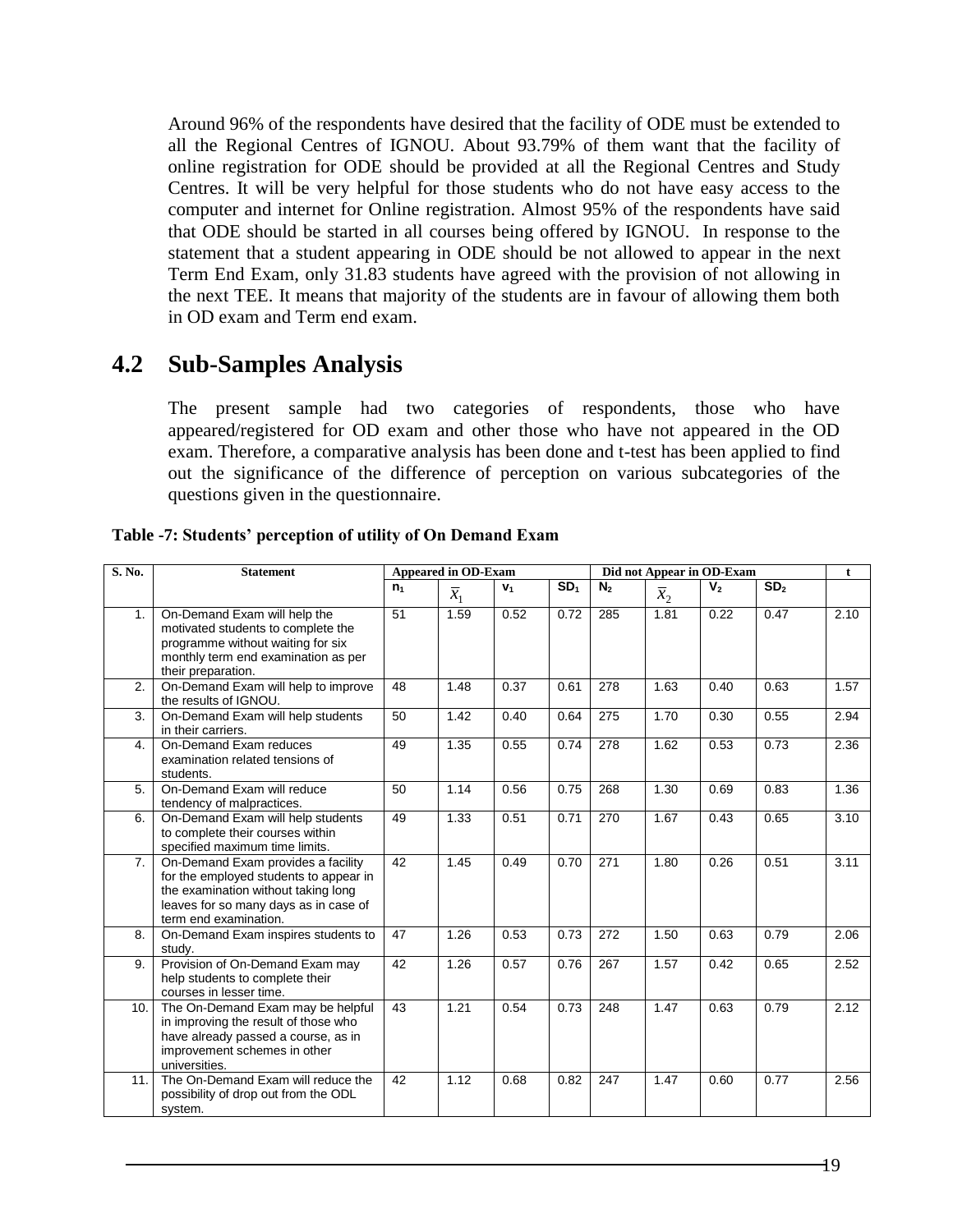The comparative analysis of the means of the perceptions of the two categories of respondents regarding the utility of ODE, reveals that except two aspects i.e. the role of ODE in improving the result of IGNOU  $(t=1.57)$  and its role in reducing the tendency of mal practices in exam  $(t=1.36)$  the difference of mean is not significant. It means the respondents both who have appeared in ODE and those who have not appeared are not certain of the role of ODE in these two aspects. Where as for all other aspects, the difference is significant which indicates significant role of ODE.

| S. No. | <b>Statement</b>                                                                                 |         |                  | <b>Appeared in OD Exam</b> |                 | Did not Appear in OD Exam |                  |         |                 |      |
|--------|--------------------------------------------------------------------------------------------------|---------|------------------|----------------------------|-----------------|---------------------------|------------------|---------|-----------------|------|
|        |                                                                                                  | $n_{1}$ | $\overline{x}_1$ | V <sub>1</sub>             | SD <sub>1</sub> | N <sub>2</sub>            | $\overline{x}_2$ | $V_{2}$ | SD <sub>2</sub> |      |
|        | The On-Line registration for<br>On-Demand Exam is easy.                                          | 42      | 1.12             | 0.77                       | 0.88            | 249                       | 1.15             | 0.75    | 0.87            | 0.21 |
| 2.     | The issue of Hall Ticket for appearing<br>in the On-Demand Exam was<br>satisfactory and correct. | 41      | 1.29             | 0.60                       | 0.77            | 236                       | 0.88             | 0.73    | 0.86            | 3.08 |
| 3.     | Online payment of exam fee for the On<br>Demand Examination was hassle free.                     | 43      | 1.26             | 0.52                       | 0.72            | 237                       | 1.01             | 0.83    | 0.91            | 2.00 |
| 4.     | The user manual given in the website<br>is useful for the students.                              | 43      | 1.12             | 0.75                       | 0.87            | 244                       | 1.19             | 0.75    | 0.87            | 0.49 |
| 5.     | The facility of On-Demand Exam can<br>be availed by the computer savvy<br>persons only.          | 41      | 0.71             | 1.23                       | 1.11            | 238                       | 0.44             | 1.53    | 1.24            | 1.41 |

#### **Table -8: Process of On-line Registration**

Comparative analysis of the perception of two groups on the aspect of online registration for ODE is easy reveals that through the individual group mean is in favour of the statement but there is a difference of significance on  $t = 0.21$ . It means those who have appeared in ODE have different perception on this aspect then those who have not appeared in ODE. However, regarding the online payment of registration fee, (t 72.0) there is no difference of significance. Regarding usefulness of user Manual of ODE given on ODE website and requirement of computer savyness for using ODE, the difference of mean is not significance. i.e. both the groups agree with the hypothesis statements.

#### **Table -9: Conduct of On-Demand Exam & Declaration of Result**

| S. No. | <b>Statement</b>                                                                                                         | <b>Appeared in OD Exam</b> |                  |                |                 | Did not Appear in OD Exam |                  |         |                 |      |
|--------|--------------------------------------------------------------------------------------------------------------------------|----------------------------|------------------|----------------|-----------------|---------------------------|------------------|---------|-----------------|------|
|        |                                                                                                                          | n <sub>1</sub>             | $\overline{x}_1$ | V <sub>1</sub> | SD <sub>1</sub> | N <sub>2</sub>            | $\overline{x}_2$ | $V_{2}$ | SD <sub>2</sub> |      |
|        | The arrangement for On-Demand<br>Exam at the Regional Centre was<br>good.                                                | 40                         | 1.05             | 0.80           | 0.89            | 228                       | 0.68             | 0.93    | 0.96            | 2.38 |
| 2.     | Coming down to regional centre for<br>On-Demand Exam is very troublesome.                                                | 41                         | 0.73             | 1.17           | 1.08            | 229                       | 0.45             | 1.36    | 1.16            | 1.51 |
| 3.     | On-Demand Exam should be<br>conducted on public holidays so that<br>the students need not to take leave for<br>the exam. | 43                         | 1.12             | 0.80           | 0.89            | 243                       | 1.21             | 1.03    | 1.01            | 0.60 |
| 4.     | Frequency of conducting On-Demand<br>Exam once in a week is OK.                                                          | 41                         | 1.07             | 0.90           | 0.95            | 248                       | 1.46             | 0.69    | 0.83            | 2.48 |
| 5.     | Result for On-Demand Exam should be<br>announced within a month of the date<br>of appearing.                             | 43                         | 1.23             | 0.69           | 0.83            | 244                       | 1.55             | 0.66    | 0.81            | 2.34 |

The comparative analysis of the perception of two groups on the conduct of ODE and declaration of result shows that there is a significant difference of means of two groups on the statements 2 and 3 in the table-9, it means those who have appeared in ODE have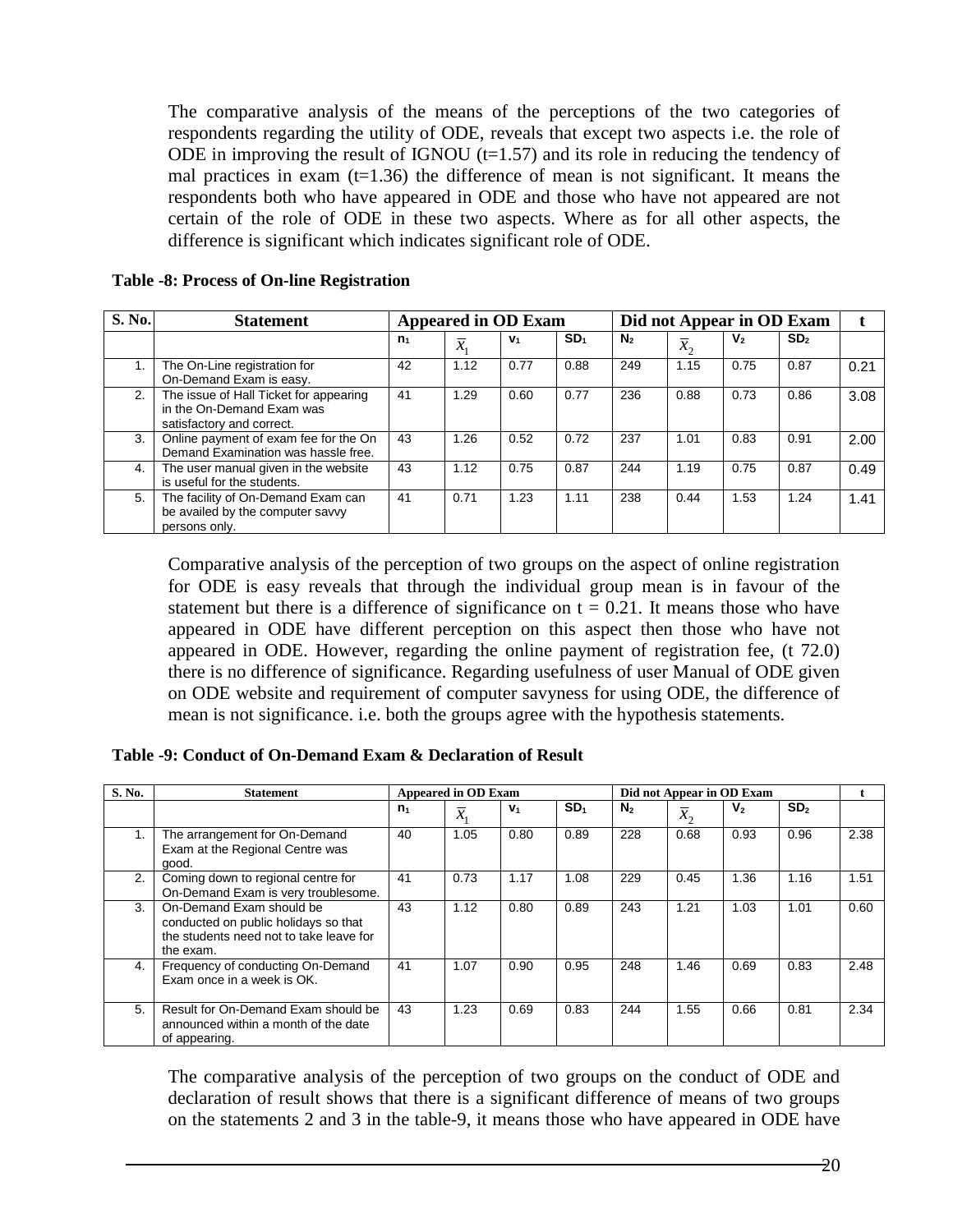found that coming to the ODE centre is not convenient which necessitates to start ODE at as many locations as possible.

As regards the statements 1, 4 and 5 it is noticed that there is no significance of difference between the two groups.

| S. No. | <b>Statement</b>                                                                                                     | <b>Appeared in OD Exam</b> |                  |                |                 | Did not Appear in OD Exam |         |         |                 |      |
|--------|----------------------------------------------------------------------------------------------------------------------|----------------------------|------------------|----------------|-----------------|---------------------------|---------|---------|-----------------|------|
|        |                                                                                                                      | $n_1$                      | $\overline{x}_1$ | V <sub>1</sub> | SD <sub>1</sub> | N <sub>2</sub>            | $x_{2}$ | $V_{2}$ | SD <sub>2</sub> |      |
|        | The question papers that you got in<br>On-Demand Exam covered the whole<br>course.                                   | 43                         | 1.28             | 0.53           | 0.73            | 243                       | 0.70    | 0.88    | 0.94            | 4.59 |
| 2.     | The question papers that you got in<br>On-Demand Exam had clear<br>instructions.                                     | 43                         | 1.23             | 0.64           | 0.80            | 242                       | 0.70    | 0.85    | 0.92            | 3.91 |
| 3.     | The question papers that you got in<br>On-Demand Exam could be answered<br>in the stipulated time.                   | 44                         | 1.11             | 0.56           | 0.75            | 239                       | 0.70    | 0.80    | 0.89            | 3.23 |
| 4.     | The language of the questions in<br>On-Demand Exam was clear and set<br>the scope of the answer precisely.           | 39                         | 1.13             | 0.62           | 0.79            | 238                       | 0.72    | 0.81    | 0.90            | 2.95 |
| 5.     | The English and Hindi version<br>questions in On-Demand Exam paper<br>help in understanding the questions<br>better. | 40                         | 1.23             | 0.67           | 0.82            | 240                       | 1.04    | 0.89    | 0.94            | 1.33 |

#### **Table 10: Quality of Question Paper**

The comparative analysis of the means of perceptions of two groups regarding the quality of question papers used in the ODE reveals that there is no significance of difference for the statements 1 to 4 as the  $t > 2.0$  for all these cases. However, regarding the usefulness of the bilingual questions in the question papers, there is a significance of difference between the mean perceptions of two groups. It means perception of two groups. It means those who have appeared in ODE, have found it useful in understanding the questions better.

#### **Table -11: Further Expansion of On-Demand Exam**

| S. No.        | <b>Statement</b>                                                                                                     | <b>Appeared in OD Exam</b> |                 |                |                 | Did not Appear in OD Exam |           |                |                 |      |
|---------------|----------------------------------------------------------------------------------------------------------------------|----------------------------|-----------------|----------------|-----------------|---------------------------|-----------|----------------|-----------------|------|
|               |                                                                                                                      | n <sub>1</sub>             | $\mathcal{X}_1$ | V <sub>1</sub> | SD <sub>1</sub> | N <sub>2</sub>            | $\lambda$ | V <sub>2</sub> | SD <sub>2</sub> |      |
|               | The facility of On-Demand Exam must<br>be extended to all the Regional<br>Centres of IGNOU.                          | 40                         | 1.28            | 0.55           | 0.74            | 247                       | 1.74      | 0.26           | 0.51            | 3.78 |
| 2.            | Facility for on-line registration for<br>On-Demand Exam should be provided<br>on all Regional Centres/study centres. | 41                         | 1.37            | 0.48           | 0.69            | 249                       | 1.69      | 0.37           | 0.61            | 2.79 |
| $\mathcal{R}$ | The On-Demand Exam should be<br>started in all the courses of IGNOU.                                                 | 41                         | 1.34            | 0.52           | 0.72            | 248                       | 1.77      | 0.34           | 0.58            | 3.63 |
| 4.            | Students appearing in On-Demand<br>Exam should not be allowed to appear<br>in the next Term End Exam.                | 42                         | 0.43            | 1.72           | 1.31            | 247                       | $-0.65$   | 2.28           | 1.51            | 4.82 |

Regarding the further expansion of ODE, the comparative values of means and standard deviations and the t value shows that there is no significant difference between the perceptions of two groups which indicates that all the respondents whether they have appeared in ODE or not are in favour of further expansion of the scheme of On-Demand Exam in terms of exam centres and courses. Interestingly the response to the statement 4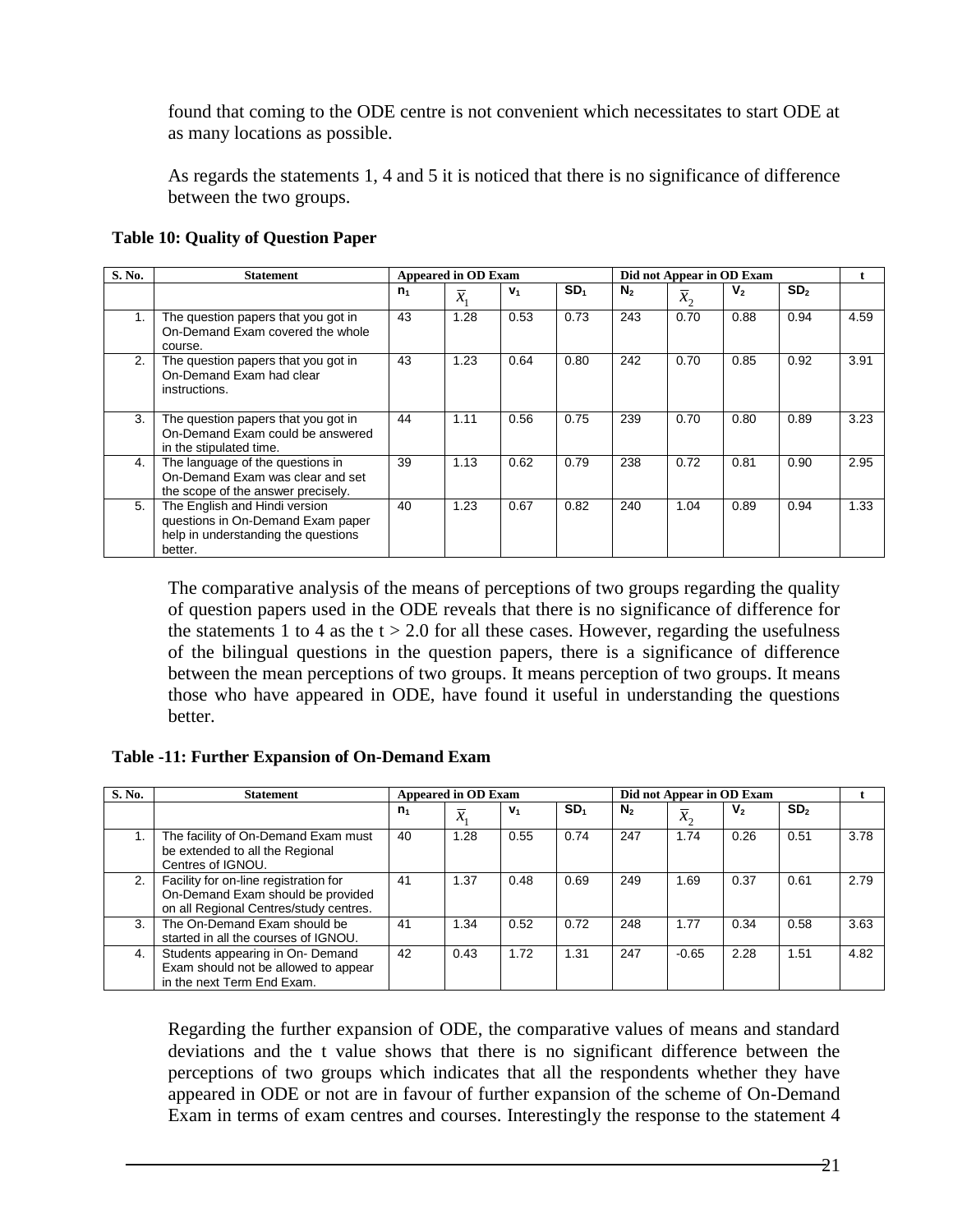in the table – 11 reveals that in case of those who have not appeared the mean value of response is-0.65 where as in case of the appeared candidates it is 0.43 but the t value is very high (i.e.  $t = 4.82$ ). It means both the groups are against this statement.

### **4.3 Suggestions by the Respondents**

In response to the open feedback and suggestions, many of the respondents have given valuable suggestions also. Some of them are summarized below:

- (i) The facility of the On Demand Exam should be started in all programmes and courses especially at the graduation level because graduation is the minimum criteria for any job or courses to enter.
- (ii) The On-Demand Exam should be started at other Regional Centres also as soon as possible.
- (iii) Some of the students have suggested to conduct On Demand Exam on Sunday or Saturdays, whereas some other students wants it to be conducted every day.
- (iv) It will be very helpful to those students whose maximum duration is going to be completed. It will not only save career of such students but will motivate them for further studies.

Some of the students' have pointed out certain problems also which needs to be addressed for smooth and effective functioning of the scheme of On-Demand Exam, such as some times the internet does not work or server does not accept the registration forms, similarly the declaration of result of on-Demand exam takes too much time which discourages them to opt for ODE.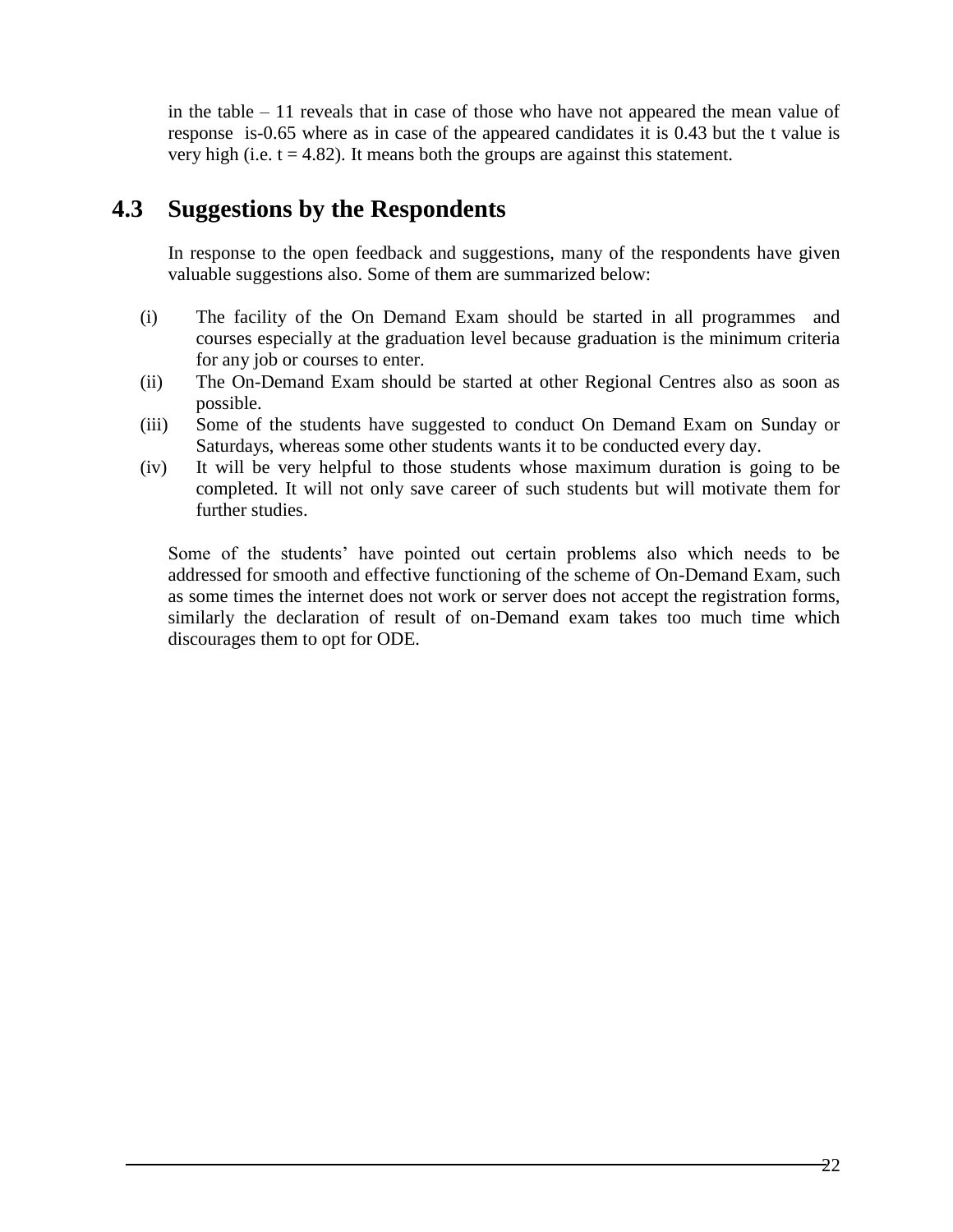## **Findings and Recommendations**

*A Study of Students' Perception of On-Demand Exam in IGNOU*

The analysis of the result of the present study reveals that all the students of IGNOU have appreciated the scheme of On - Demand Exam and majority of them want it to be extended to all the courses through maximum number of Regional Center of IGNOU. However, the important findings of the study are given below :

- The scheme of On-Demand Exam is still more flexible scheme of exam which may help the learners to appear in the examination as per their preparation and convenience.
- On Demand exam inspires the student to study and may reduce examination related stress of students.
- The quality of question papers used in On Demand Exam are better having clear instructions.
- The online registration process for On Demand Exam is easy and hassle free. However, for using the facility of On-Demand Exam, basic knowledge of using computer and internet is required.
- The facility of On-Demand Exam should be extended to all the Regional Center of IGNOU and there should be provision of facilitating the student's registration for On - Demand Exam at the Regional Centres also.
- The present frequency of conducting On-Demand Exam once in a week is sufficient but the respondents want the On-Demand Exam to be conducted on public holidays mainly on Sundays so that the student need not to take leave from their offices.
- Most of the students are not satisfied with the time taken in declaration of the On-Demand Exam result. They want the result to be declared within one month after the date of appearing in the exam.
- The maximum demand is for starting On Demand Exam in different courses of MCA, BCA BEd and BDP.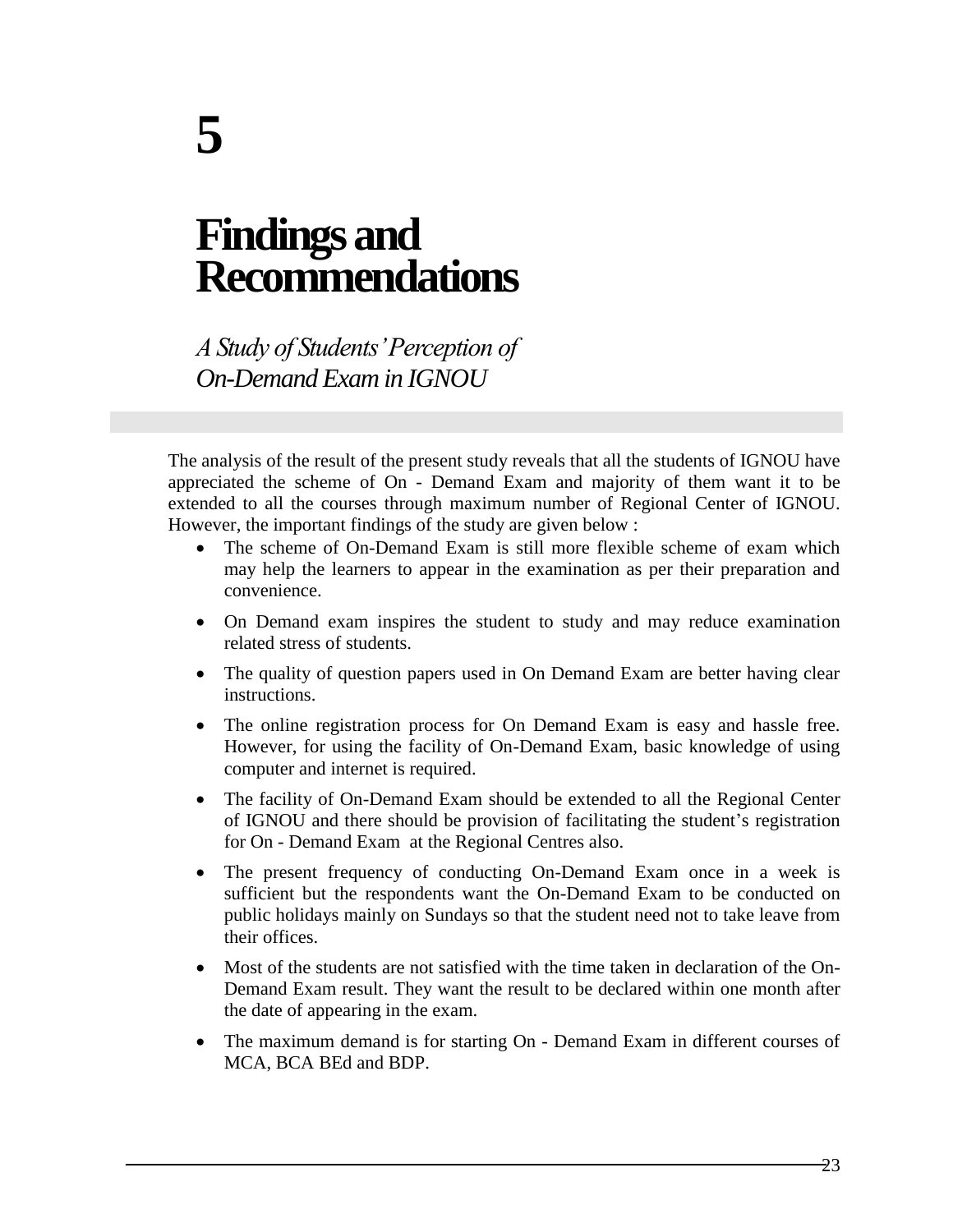## **Summary and Conclusion**

*A Study of Students' Perception of On-Demand Exam in IGNOU*

On the basis of the analysis of the data and findings it can be concluded that majority of the respondents including those who have appeared in ODE and those who have not appeared in the ODE, have appreciated the scheme of OD-Exam and have said that this innovative scheme will be very helpful in appearing in the exam as per their preparation and convenience and thus will help them is completing their programmes without waiting for six monthly term end exam. The scheme of OD-Exam being a more flexible scheme may help students in reducing the exam related tension. Thus when a student gets an opportunity to appear in the examination as per his/her choice and preparedness, it is expected to perform better. The ODE has added one more dimension in the openers and flexible nature of the ODL system. The ODE can be more useful in better implementation of the scheme of Flexi learn where students are allowed to register course wise and take exam whenever they want. In fact, it can be considered a step to wards fast track assessment system where any body may walk in for instant assessment of the prior knowledge and ask for certification. Particularly in ODL system, where majority of students are working or employed, the scheme of examination On-Demand need to be expended for all courses through more examination centres.

Because of some unique features of the scheme like instant generation of individualized and unique question papers, it can be used for continuous and comprehensive evaluation with more transparency and efficiency.

Though the findings of the study are encouraging and useful for improving the system, it is important to mention that the study has certain limitations also. For example, the sample of the study includes only these who visited ODE website which may not be considered as a representative of the entire target group. As an extension of the study, another study focusing on the analysis of the question papers covering different aspects like different types of questions, language of questions, coverage of syllabus and objective of the questions etc. could be taken up for the purpose of improving the quality of question paper.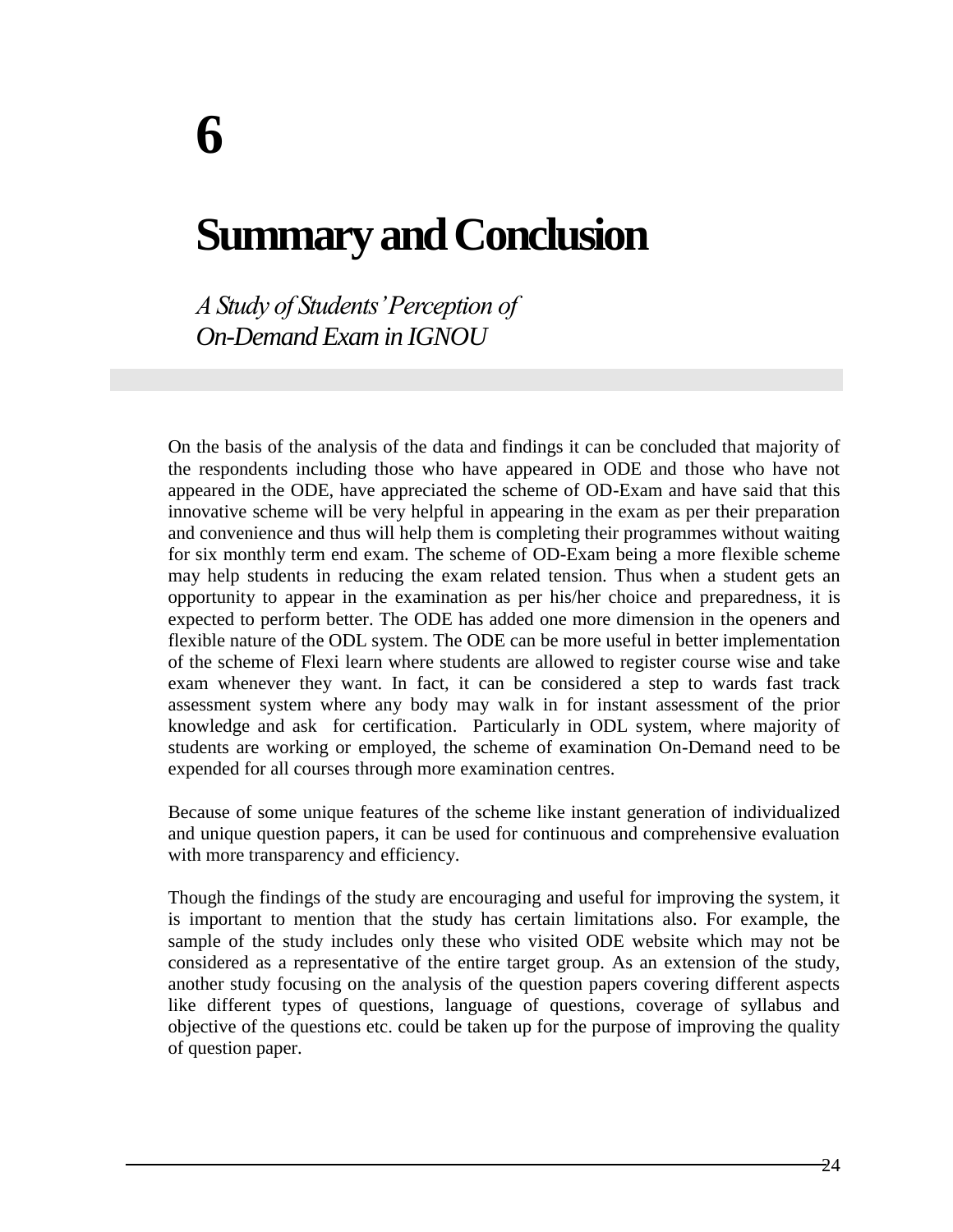# **7**

## **References**

*A Study of Students' Perception of On-Demand Exam in IGNOU*

- 1. Donald A. Mac CUISH(2004), Evaluation in Distance Learning: Fluff or Substance, Indian Journal of Open Learning, 13(1), 15-28.
- 2. Fluck, Andrew; Pullen Darren and Harper Colleen (2009), case study of Computer Based Examination System, Australasian Journal of Educational Technology, 25(4), 509-523.
- 3. Killedar, Manoj(2002), Online Self Tests: A Power full Tool for Self-Study, Indian Journal of Open Learning, 11(1), 135-146
- 4. Maintaining Standards in On-Demand Testing using item response theory, ofqual(2010).
- 5. Mehta, P.K. and Saxena, Anmag(2003), Emerging Trends in Student Assessment in ODL, Indian Journal of Open Learning, 13(2), 167-179.
- 6. Ofqual Report (2010) on Maintaining Standards in On-Demand Testing Using Item Response Theory, [http://www.ofqual.gov.uk/files/Ofqual-10-4724-Maintaining-standards\\_09\\_03\\_10.pdf](http://www.ofqual.gov.uk/files/Ofqual-10-4724-Maintaining-standards_09_03_10.pdf)
- 7. Ridgway, j., Mc Cuskar, S. & Pead, D. (2004), Literature Review of E-Assessment, Bristol : Future lab.online

[www.futurelab.org.uk/resources/publications\\_reports\\_articales/literatures\\_reviews/literature\\_revi](http://www.futurelab.org.uk/resources/publications_reports_articales/literatures_reviews/literature_review2004/) [ew2004/](http://www.futurelab.org.uk/resources/publications_reports_articales/literatures_reviews/literature_review2004/) 

- 8. Saxena, A.(1998), On Demand Exam –A Prototype, Staff and educational Development Intenational, 2(1), 71-79.
- 9. Sharma, Oum Prakash (2011), *Examination On Demand in IGNOU*, University News, Vol.49, No.08, 11-19
- 10. Tripathi, Pushplata nd Fozdar, Bharat Inder (2007) Learner Perceptions of Continuous Assessment in Bachelor Degree Programme of IGNOU, Indian Journal of Open Learning, 16(2), 113-128